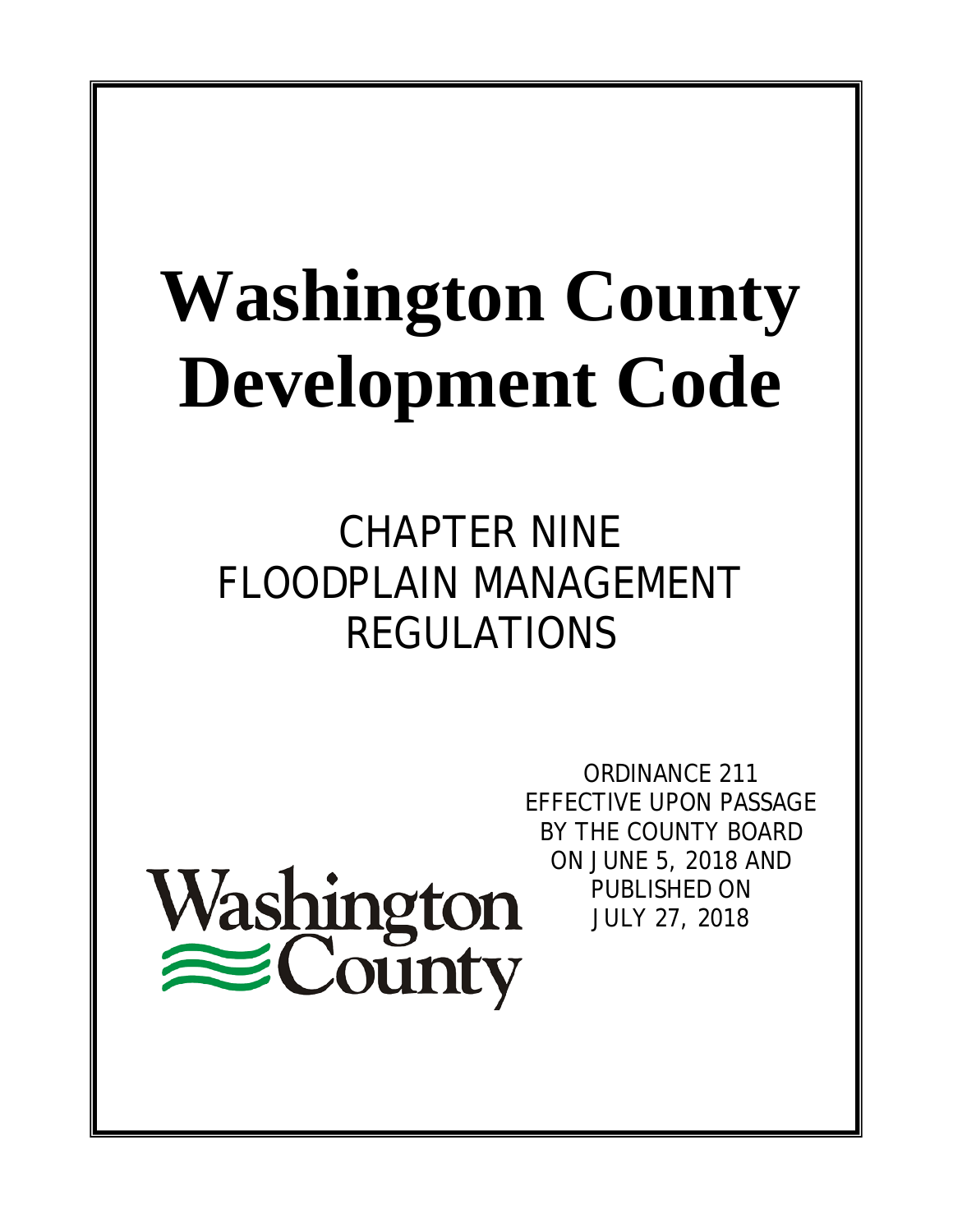# **REVISED WASHINGTON COUNTY DEVELOPMENT CODE**

# **CHAPTER NINE**

# **FLOODPLAIN MANAGEMENT REGULATIONS**

**ORDINANCE NO. 211**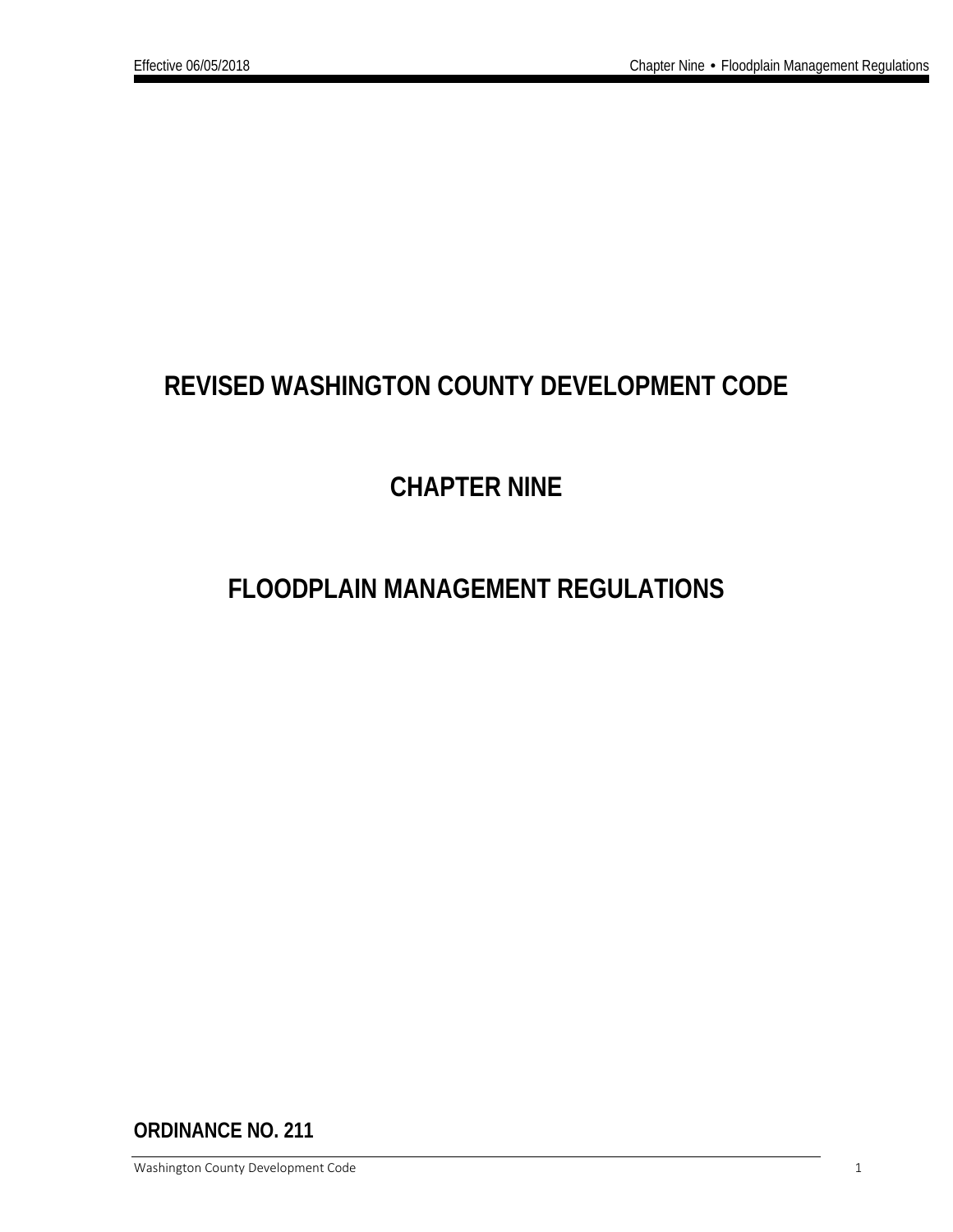#### **REVISED WASHINGTON COUNTY**

#### **DEVELOPMENT CODE**

Pursuant to MSA Ch 394, Washington County has adopted official controls for areas and activities enumerated below. These official controls are compiled into and hereafter known as the Revised Washington County Development Code which consists of the following chapters each adopted through Ordinance.

- (1) Chapter One Administration
- (2) Chapter Two Zoning Regulations
- (3) Chapter Three Subdivision Regulations
- (4) Chapter Four Subsurface Sewage Treatment System Regulations
- (5) Chapter Five Lower St. Croix River Bluffland and Shoreland Management Regulations
- (6) Chapter Six Shoreland Management Regulations
- (7) Chapter Seven Mining Regulations
- (8) Chapter Eight Buffer Regulations
- (9) Chapter Nine Floodplain Management Regulations
- (10) Chapter Ten Official Map Regulation and Designation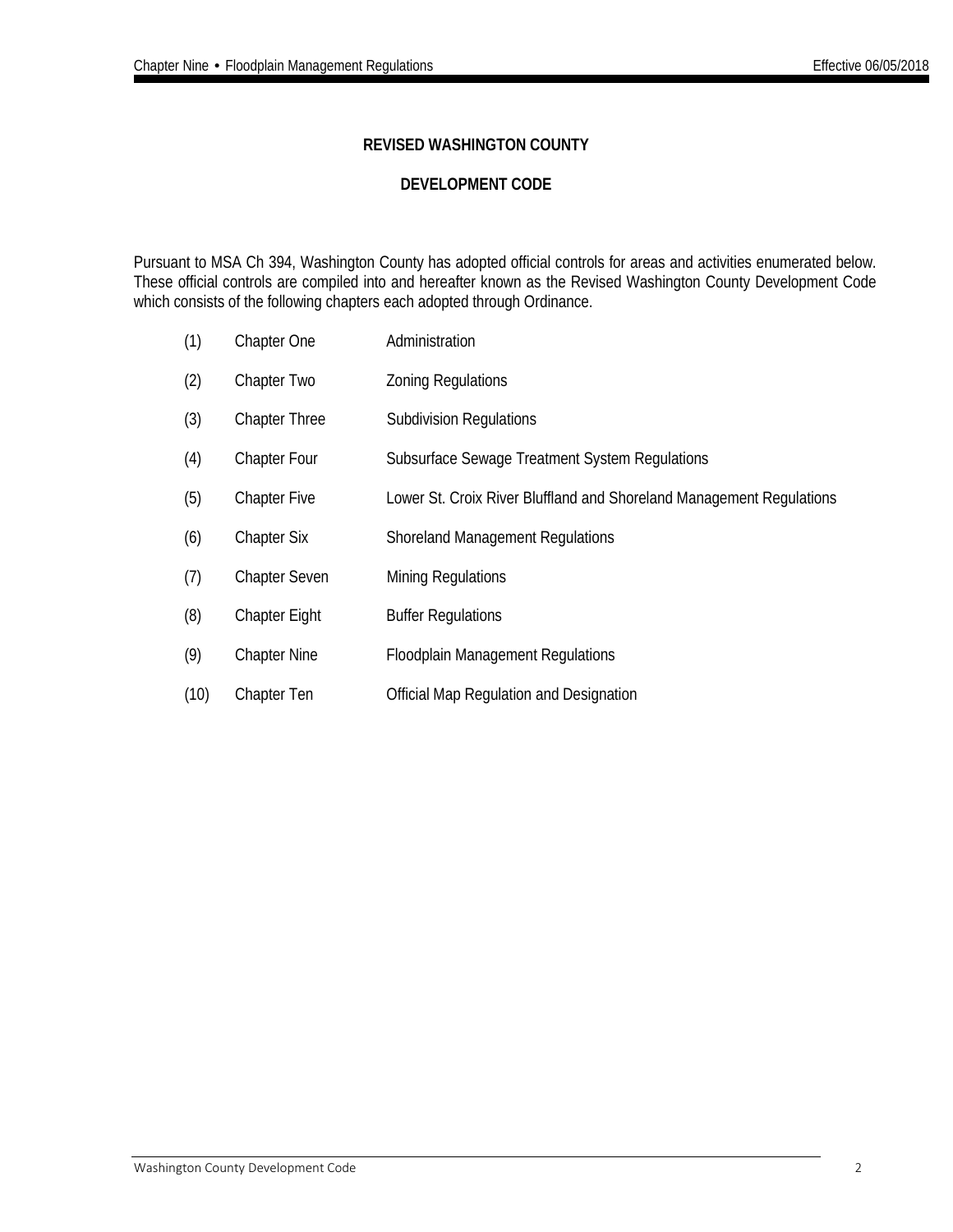### **REVISED WASHINGTON COUNTY DEVELOPMENT CODE**

#### **CHAPTER NINE**

#### **FLOODPLAIN MANAGEMENT REGULATIONS`**

#### **Table of Contents**

| 4.1        |                                                                                           |  |
|------------|-------------------------------------------------------------------------------------------|--|
| 4.2        |                                                                                           |  |
| 4.3        |                                                                                           |  |
| 4.4        |                                                                                           |  |
| 4.5        |                                                                                           |  |
| 4.6        | FEMA Notification When Physical Changes Increase or Decrease the 100yr Flood Elevation 12 |  |
|            |                                                                                           |  |
|            |                                                                                           |  |
| 5.1<br>5.2 |                                                                                           |  |
| 5.3        |                                                                                           |  |
| 5.4        |                                                                                           |  |
|            |                                                                                           |  |
|            |                                                                                           |  |
| 6.1        |                                                                                           |  |
| 6.2        |                                                                                           |  |
| 6.3        |                                                                                           |  |
|            |                                                                                           |  |
|            | SECTION 7. UTILITIES, RAILROADS, ROADS AND BRIDGES IN THE FLOODPLAIN DISTRICT14           |  |
| 7.1        |                                                                                           |  |
| 7.2        |                                                                                           |  |
|            |                                                                                           |  |
|            | SECTION 8. STANDARDS FOR GENERAL FLOODPLAIN (FLOOD FRINGE) PRIMARY USES AND               |  |
|            |                                                                                           |  |
| 8.1        | Fill                                                                                      |  |
| 8.2        |                                                                                           |  |
| 8.3        |                                                                                           |  |
| 8.4        |                                                                                           |  |
| 8.5        |                                                                                           |  |
| 8.6        |                                                                                           |  |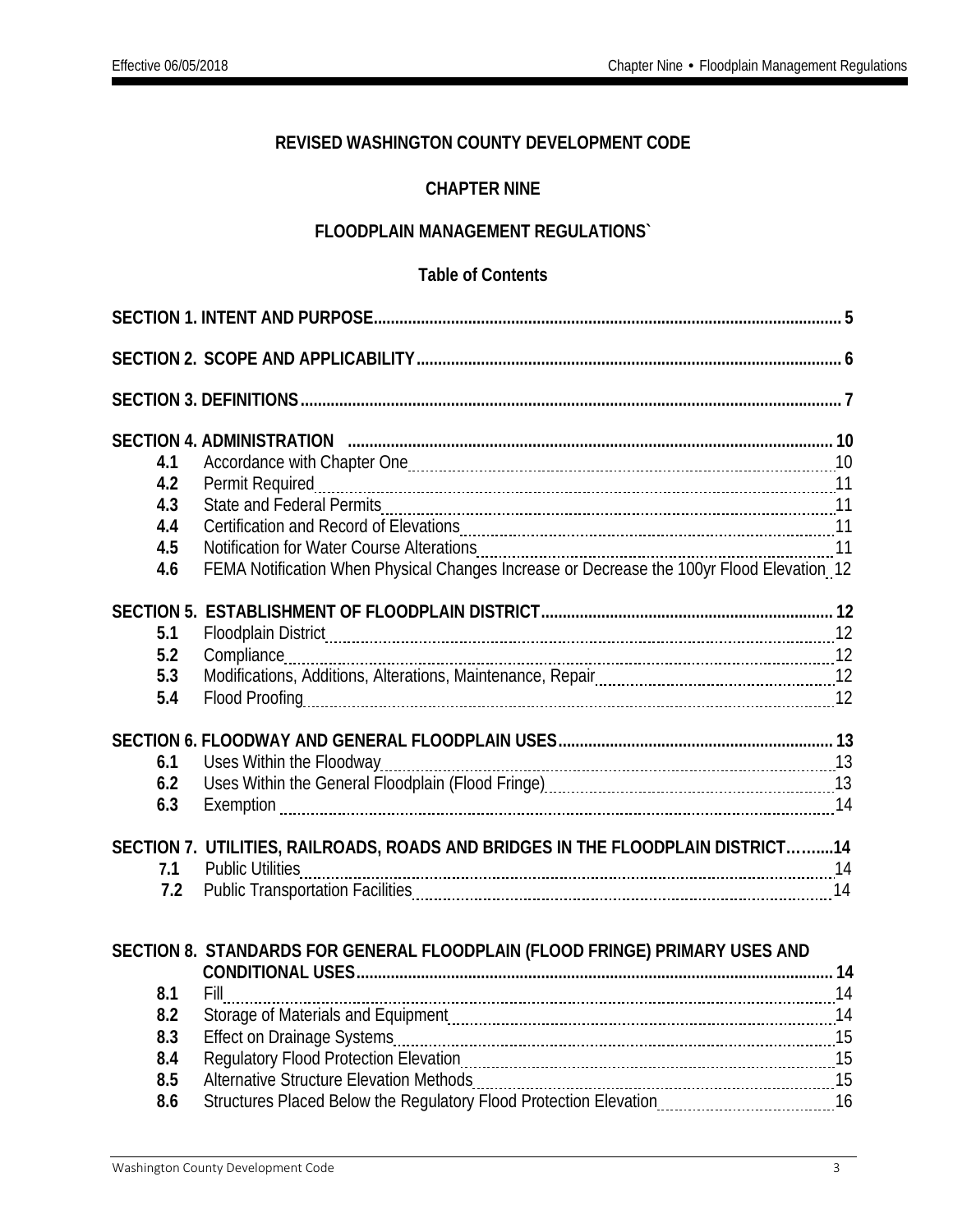| 8.7<br>8.8<br>8.9<br>8.10<br>8.11 | Erosion and Sediment Plan [100] The Content of Trosion and Sediment Plan [100] The Content Content of Trosian Inc. |    |
|-----------------------------------|--------------------------------------------------------------------------------------------------------------------|----|
|                                   |                                                                                                                    |    |
| 9.1<br>9.2                        |                                                                                                                    |    |
|                                   |                                                                                                                    |    |
| 10.1                              |                                                                                                                    |    |
| 10.2                              |                                                                                                                    |    |
| 10.3                              |                                                                                                                    |    |
|                                   |                                                                                                                    |    |
| 11.1                              |                                                                                                                    |    |
| 11.2                              |                                                                                                                    |    |
| 11.3                              |                                                                                                                    |    |
| 11.4                              |                                                                                                                    |    |
| 11.5                              | Procedures to Be Followed by the Planning Advisory Commission in Forwarding on                                     |    |
|                                   |                                                                                                                    |    |
| 11.6                              |                                                                                                                    |    |
| 11.7                              |                                                                                                                    |    |
| 11.8                              |                                                                                                                    |    |
|                                   |                                                                                                                    |    |
| 12.1                              |                                                                                                                    |    |
| 12.2                              |                                                                                                                    |    |
| 12.3                              |                                                                                                                    |    |
| 12.4                              |                                                                                                                    |    |
| 12.5                              |                                                                                                                    |    |
| 12.6                              |                                                                                                                    |    |
|                                   |                                                                                                                    |    |
| 13.1                              | <b>Existing Nonconforming Structures and Uses</b>                                                                  | 24 |
|                                   |                                                                                                                    |    |
|                                   |                                                                                                                    |    |
| 14.1                              |                                                                                                                    |    |
|                                   |                                                                                                                    |    |
|                                   |                                                                                                                    |    |
| 15.1                              |                                                                                                                    |    |
|                                   |                                                                                                                    |    |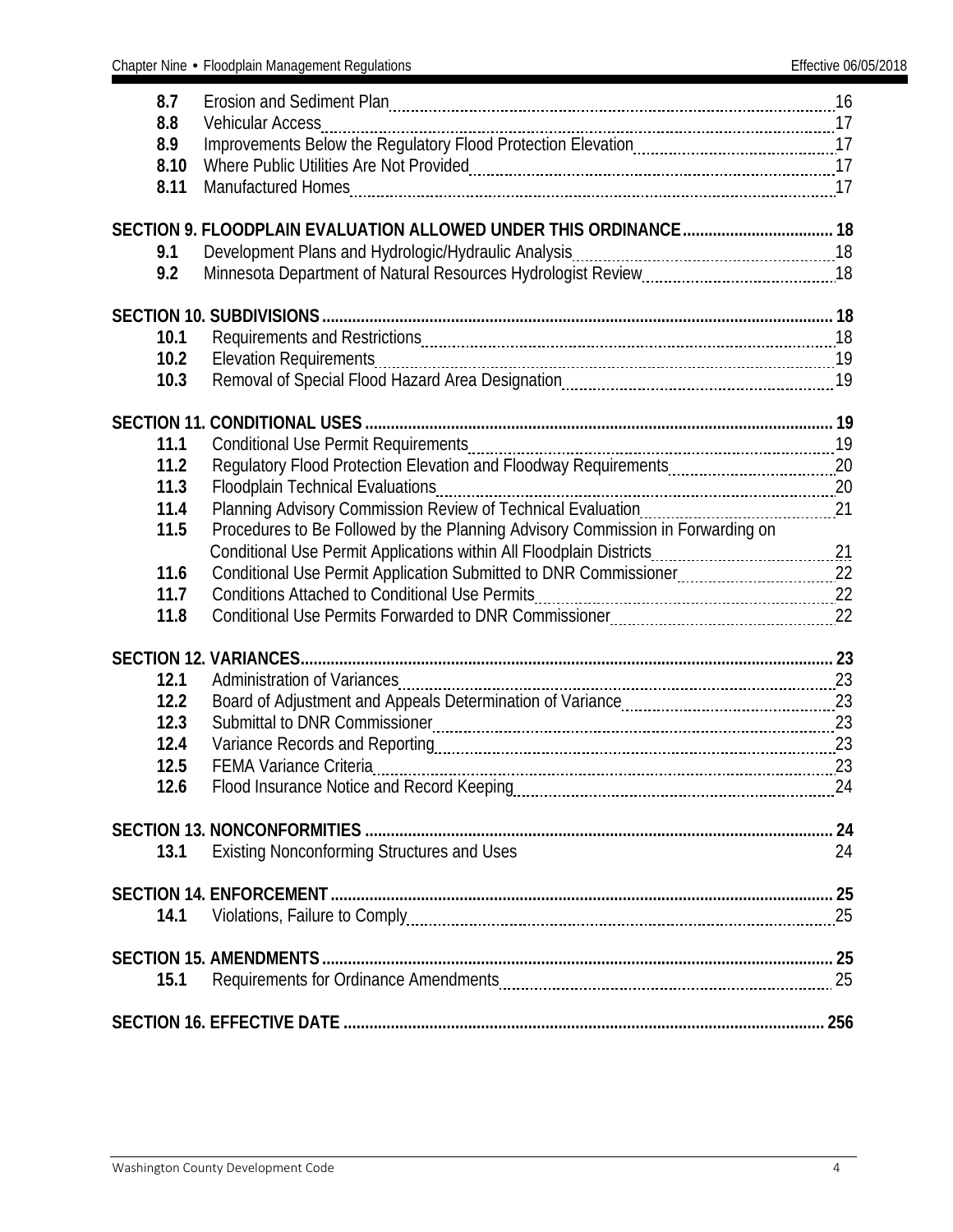*Summaries in this column are for commentary and/or interpretive purposes only.*

*Intent is to protect health, safety and welfare by regulating flood hazard areas.*

#### **REVISED WASHINGTON COUNTY DEVELOPMENT CODE**

#### **CHAPTER NINE**

#### **FLOODPLAIN MANAGEMENT REGULATIONS**

This Chapter of the Washington County Development Code shall be known as the Washington County Floodplain Management Regulations and may be referred to within this Chapter as "this Chapter" or this "Ordinance". This floodplain regulation applies in the unincorporated areas of the County and is adopted by Washington County Ordinance No. 211 pursuant to the authorization and policies contained in Minnesota Statutes, Chapter 103 F, and the planning and zoning enabling legislation in Minnesota Statutes, Chapter 394.

#### **SECTION 1. INTENT AND PURPOSE**

- <span id="page-5-0"></span>**1.1** It is the intent of Washington County to regulate flood hazard areas within unincorporated areas of the County which are subject to periodic inundation causing hazard to life and property, disruption of commerce and governmental services, unsanitary conditions, interruption of transportation and communication, extraordinary public expenditures for flood protection and relief and impairment of the tax base, all of which adversely affect the public health, safety and general welfare of the residents of Washington County. Based on these intentions, the purpose of these regulations are to:
	- (1) Protect the public health, safety, and general welfare.
	- (2) Conserve and enhance natural resources, and maintain a high standard of environmental quality.
	- (3) Preserve the capacity of floodplains to carry and discharge regional floods.
	- (4) Preserve and enhance the quality of surface waters.
	- (5) Regulate the placement of sanitary and waste disposal facilities on lots.
	- (6) Regulate the placement of structures and facilities in flood prone areas.
	- (7) Be consistent with the Federal Emergency Management Agency (FEMA) rules codified as 44 Code of Federal Regulations, Parts 59-78, as amended by participating and maintaining eligibility in the National Flood Insurance Program.
	- (8) Guide development, not prohibit it.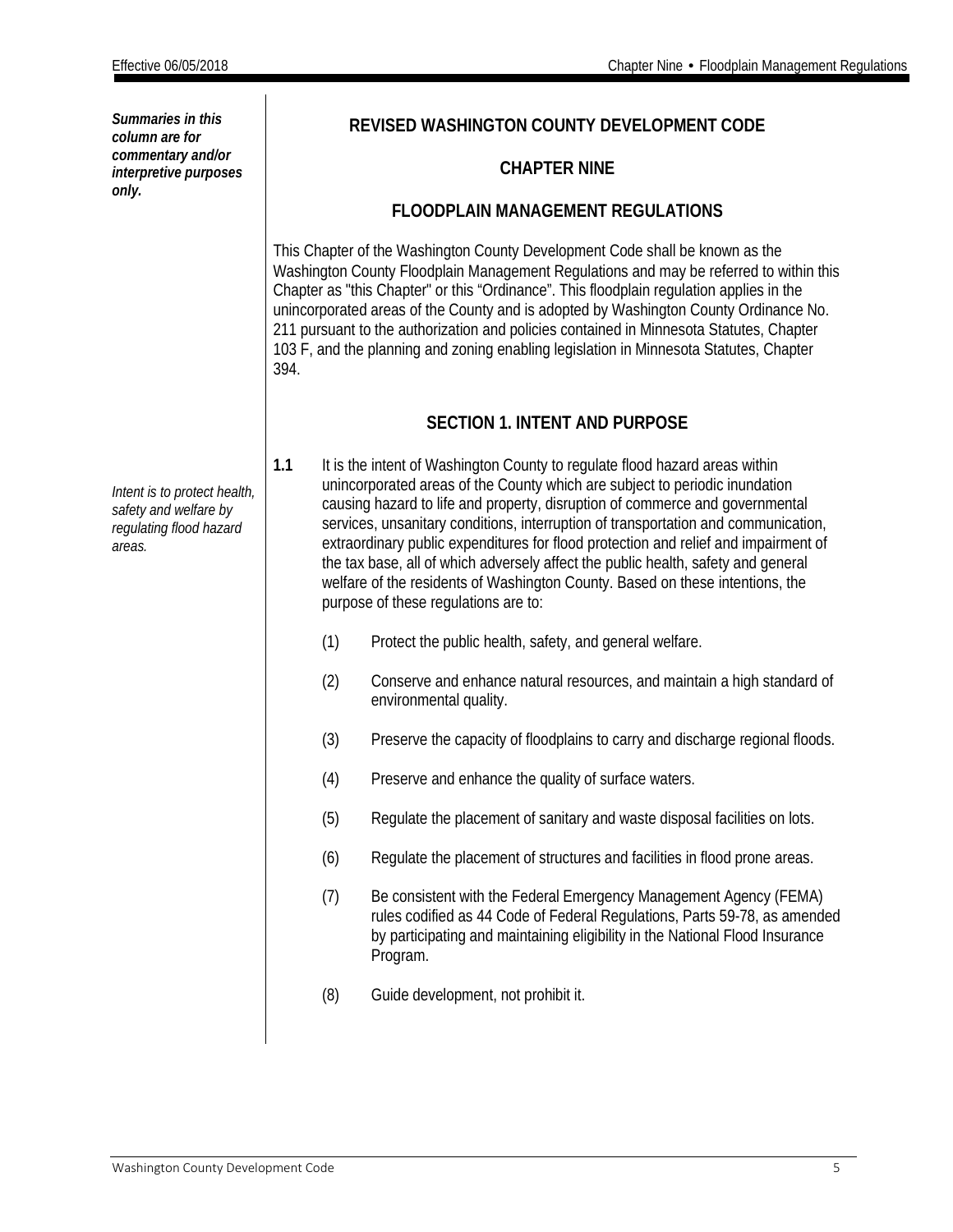|                                                                                                                                                                                                      |     | <b>SECTION 2. SCOPE AND APPLICABILITY</b>                                                                                                                                                                                                                                                                                                                                                                                                                                                                                                                                                                                                                                                                                                                                                                                                                                                                                                                                                                                                                                                                                                                                                                                                                                                    |
|------------------------------------------------------------------------------------------------------------------------------------------------------------------------------------------------------|-----|----------------------------------------------------------------------------------------------------------------------------------------------------------------------------------------------------------------------------------------------------------------------------------------------------------------------------------------------------------------------------------------------------------------------------------------------------------------------------------------------------------------------------------------------------------------------------------------------------------------------------------------------------------------------------------------------------------------------------------------------------------------------------------------------------------------------------------------------------------------------------------------------------------------------------------------------------------------------------------------------------------------------------------------------------------------------------------------------------------------------------------------------------------------------------------------------------------------------------------------------------------------------------------------------|
| Applies to lands within<br>the unincorporated areas<br>of Washington County<br>that are located within the<br>floodplain as defined in:<br>Flood Insurance Study<br>and Flood Insurance<br>Rate Map. | 2.1 | This Ordinance applies to all lands within the unincorporated areas of Washington<br>County, Minnesota shown as being located within the floodplain in the documents<br>titled "Flood Insurance Study, Washington County, Minnesota and Incorporated<br>Areas," the "Flood Insurance Rate Map, Map Indexes numbered 27163CIND1A<br>and 27163CIND2A," and all Flood Insurance Rate Map Panels noted therein on the<br>above noted Flood Insurance Rate Map Indexes that are listed as applicable to the<br>unincorporated areas of Washington County, Minnesota; all of these documents<br>being prepared by the Federal Emergency Management Agency (FEMA) and<br>Dated February 3, 2010. The aforementioned documents are hereby adopted by<br>reference and declared to be a part of this Ordinance and shall be kept on file in<br>the office of the County Auditor and the Washington County Zoning Administrator.                                                                                                                                                                                                                                                                                                                                                                       |
| This Chapter is in<br>addition to, not in lieu of<br>other Chapters.                                                                                                                                 | 2.2 | The provisions of this Ordinance are in addition to, rather than in lieu of, regulations<br>imposed by other Chapters of the Development Code or other applicable<br>Washington County Ordinances.                                                                                                                                                                                                                                                                                                                                                                                                                                                                                                                                                                                                                                                                                                                                                                                                                                                                                                                                                                                                                                                                                           |
| Uses are permitted only if<br>not prohibited in any<br>established zoning<br>district.                                                                                                               | 2.3 | The primary uses in Section 6.1 and the conditional uses allowed in Section 6.2 of<br>this Ordinance are permitted only if not prohibited by any established underlying<br>zoning district.                                                                                                                                                                                                                                                                                                                                                                                                                                                                                                                                                                                                                                                                                                                                                                                                                                                                                                                                                                                                                                                                                                  |
| The most restrictive<br>conditions or higher<br>standards shall prevail.                                                                                                                             | 2.4 | Where any provision of this Ordinance is either more restrictive or less restrictive<br>than any provision of the other Chapters of the Washington County Development<br>Code or any other law, ordinance, statute, resolution, or regulation of any kind, the<br>provisions which are more restrictive, or which impose higher standards or<br>requirements shall prevail.                                                                                                                                                                                                                                                                                                                                                                                                                                                                                                                                                                                                                                                                                                                                                                                                                                                                                                                  |
|                                                                                                                                                                                                      | 2.5 | Interpretation.                                                                                                                                                                                                                                                                                                                                                                                                                                                                                                                                                                                                                                                                                                                                                                                                                                                                                                                                                                                                                                                                                                                                                                                                                                                                              |
| Provisions of this<br>Ordinance are minimums<br>and shall be liberally<br>construed in favor of the                                                                                                  |     | (1)<br>In their interpretation and application, the provisions of this Ordinance shall<br>be held to be the minimum requirements and shall be liberally construed in<br>favor of the governing body and shall not be deemed a limitation or repeal<br>of any other powers granted by Minnesota State Statutes.                                                                                                                                                                                                                                                                                                                                                                                                                                                                                                                                                                                                                                                                                                                                                                                                                                                                                                                                                                               |
| governing body.<br>Interpretation and<br>determination of Zoning<br><b>District Boundaries.</b>                                                                                                      |     | (2)<br>The boundaries of the Shoreland Management Overlay District and St.<br>Croix River Management Overlay District are determined by using the<br>information shown on the Zoning Overlay District Map and/or the<br>information contained within any applicable descriptions. Where<br>interpretation is needed as to the exact location of the boundaries of the<br>district as shown on the Zoning Overlay District Map, as for example where<br>there appears to be a conflict between a mapped boundary and actual field<br>conditions and there is a formal appeal of the decision of the Zoning<br>Administrator, the Board of Adjustment and Appeals shall make the<br>necessary interpretation. All decisions will be based on elevations on the<br>regional (100-year) flood profile, the ground elevations that existed on the<br>site at the time the community adopted its initial floodplain ordinance or on<br>the date of the first National Flood Insurance Program map showing the<br>area in the floodplain if earlier, and other available technical data. Persons<br>contesting the location of the district boundaries shall be given a<br>reasonable opportunity to present their case to the Board of Adjustment<br>and Appeals and to submit technical evidence. |

#### <span id="page-6-0"></span>**SECTION 2. SCOPE AND APPLICABILITY**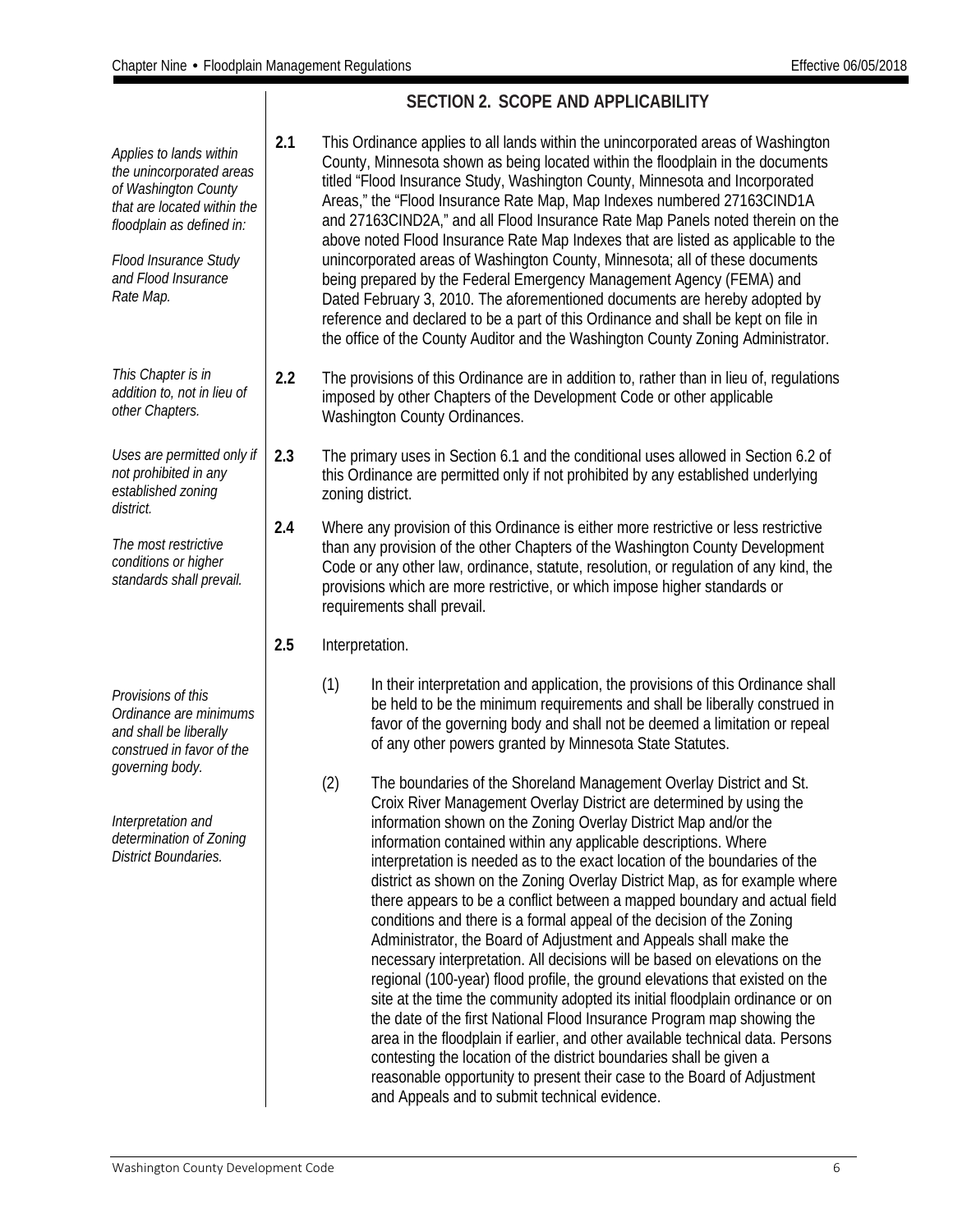<span id="page-7-0"></span>

| <b>Effect on existing</b><br>easements, covenants,<br>or deed restrictions.                               | 2.6 | This Ordinance is not intended to repeal, abolish, or impair any existing easements,<br>covenants, or deed restrictions. However, where this Ordinance imposes greater<br>restrictions, the provisions of this Ordinance shall prevail. |                                                                                                                                                                                                                                                                                                                                                   |  |  |  |  |
|-----------------------------------------------------------------------------------------------------------|-----|-----------------------------------------------------------------------------------------------------------------------------------------------------------------------------------------------------------------------------------------|---------------------------------------------------------------------------------------------------------------------------------------------------------------------------------------------------------------------------------------------------------------------------------------------------------------------------------------------------|--|--|--|--|
| Flooding in areas outside<br>the floodplain districts.<br>This Ordinance does not<br>create liability for | 2.7 |                                                                                                                                                                                                                                         | This Ordinance does not imply that areas outside the floodplain districts or land<br>uses permitted within such districts will be free from flooding or flood damages.<br>This Ordinance does not create liability on the part of Washington County or any<br>officer or employee thereof for any flood damages that result from reliance on this |  |  |  |  |
| Washington County.                                                                                        |     | Ordinance or any administrative decision lawfully made thereunder.                                                                                                                                                                      |                                                                                                                                                                                                                                                                                                                                                   |  |  |  |  |
| Remainder of Ordinance<br>is not affected if any<br>portion is found to be<br>invalid.                    | 2.8 | If any section, clause, provision, or portion of this Ordinance is adjudged<br>unconstitutional or invalid by a court of competent jurisdiction, the remainder of this<br>Ordinance is not affected thereby.                            |                                                                                                                                                                                                                                                                                                                                                   |  |  |  |  |
|                                                                                                           |     |                                                                                                                                                                                                                                         | <b>SECTION 3: DEFINITIONS</b>                                                                                                                                                                                                                                                                                                                     |  |  |  |  |
| Unless specifically<br>defined here,<br>interpretation of words                                           | 3.1 |                                                                                                                                                                                                                                         | Unless specifically defined below, words or phrases used in this Ordinance shall be<br>interpreted so as to give them the same meaning as they have in common usage<br>and so as to give this Ordinance its most reasonable application.                                                                                                          |  |  |  |  |
| and phrases shall be<br>consistent with common<br>usage.                                                  |     | (1)                                                                                                                                                                                                                                     | Accessory Building: A detached single-story building used or intended<br>to be used for the storage of personal property or for agricultural purposes.                                                                                                                                                                                            |  |  |  |  |
|                                                                                                           |     | (2)                                                                                                                                                                                                                                     | <b>Basement:</b> Any area of a structure, including crawl spaces, having its<br>floor or base subgrade (below ground level) on all four sides, regardless of<br>the depth of excavation below ground level.                                                                                                                                       |  |  |  |  |
|                                                                                                           |     | (3)                                                                                                                                                                                                                                     | Conditional Use: Certain uses, while generally not suitable in a<br>particular zoning district may under some circumstances be suitable if<br>certain conditions are met.                                                                                                                                                                         |  |  |  |  |
|                                                                                                           |     | (4)                                                                                                                                                                                                                                     | Development: Any manmade changes to improved or unimproved real<br>estate, including buildings or other structures, mining, dredging, filling,<br>grading, paving, excavation or drilling operations, or storage of equipment<br>or materials.                                                                                                    |  |  |  |  |
|                                                                                                           |     | (5)                                                                                                                                                                                                                                     | A fence as defined by Minn. Statute, Section 344.02, Subd.<br>Farm Fence:<br>$1$ (a) – (d). A farm fence is not considered to be a structure under this<br>Ordinance.                                                                                                                                                                             |  |  |  |  |
|                                                                                                           |     | (6)                                                                                                                                                                                                                                     | Fill: Soil, earth, sand, gravel, rock or any similar material that is<br>deposited, placed, pushed or transported. Fill does not include crushed<br>concrete.                                                                                                                                                                                     |  |  |  |  |
|                                                                                                           |     | (7)                                                                                                                                                                                                                                     | <b>Flat Pool Elevation:</b> The ordinary high water level for reservoirs and<br>flowages which is the operating level established and also referred to as<br>the normal summer pool.                                                                                                                                                              |  |  |  |  |
|                                                                                                           |     | (8)                                                                                                                                                                                                                                     | Flood: A temporary increase in the flow or stage of a stream or in the<br>stage of a wetland or lake that results in the inundation of normally dry<br>areas.                                                                                                                                                                                     |  |  |  |  |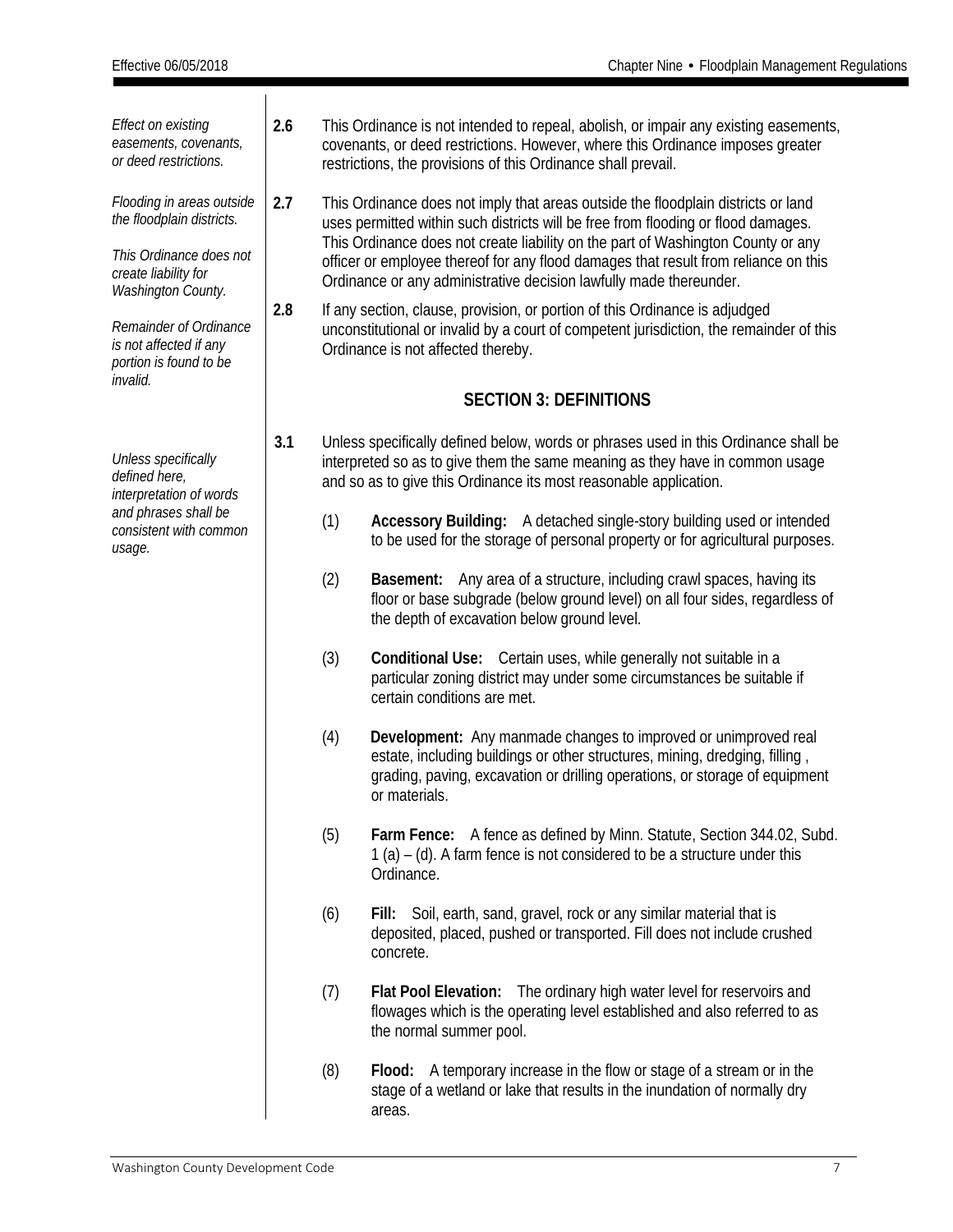| (9)  | Flood Fringe: That portion of the floodplain outside the Floodway. As<br>used in this Ordinance, Flood Fringe is also synonymous with the term<br>"General Floodplain." Flood Fringe is used in the Flood Insurance Study for<br>Washington County, Minnesota and incorporated areas.                                                                                                     |
|------|-------------------------------------------------------------------------------------------------------------------------------------------------------------------------------------------------------------------------------------------------------------------------------------------------------------------------------------------------------------------------------------------|
| (10) | Flood Frequency: The frequency for which it is expected that a specific<br>flood stage or discharge may be equaled or exceeded.                                                                                                                                                                                                                                                           |
| (11) | Flood Insurance Rate Map (FIRM): An official map on which the Federal<br>Insurance Administrator has delineated both the special hazard areas and<br>the risk premium zones applicable to the community. A FIRM that has<br>been made available digitally is called a Digital Flood Insurance Rate Map<br>(DFIRM).                                                                        |
| (12) | Flood Insurance Study (FIS): A Flood Insurance Study is a compilation<br>and presentation of flood risk data for specific watercourses, lakes, and<br>coastal flood hazard areas within a community.                                                                                                                                                                                      |
| (13) | Floodplain: The beds and the areas adjoining a wetland, lake or<br>watercourse which have been or hereafter may be covered by the regional<br>flood.                                                                                                                                                                                                                                      |
| (14) | Flood-Proofing: A combination of structural provisions, changes, or<br>adjustments to properties and structures subject to flooding, primarily for<br>the reduction or elimination of flood damages.                                                                                                                                                                                      |
| (15) | Floodway: The bed of a wetland or lake and the channel of a<br>watercourse and those portions of the adjoining floodplain which are<br>reasonably required to carry the regional flood discharge.                                                                                                                                                                                         |
| (16) | General Floodplain: See Flood Fringe                                                                                                                                                                                                                                                                                                                                                      |
| (17) | Lowest Floor: The lowest floor of the lowest enclosed area (including<br>basement). An unfinished or flood resistant enclosure, used solely for<br>parking of vehicles, building access, or storage in an area other than a<br>basement area, is not considered a building's lowest floor.                                                                                                |
| (18) | Manufactured Home: A structure, transportable in one or more sections,<br>which is built on a permanent chassis and is designed for use with or<br>without a permanent foundation when attached to the required utilities. The<br>term "manufactured home" does not include the term "recreational vehicle."                                                                              |
| (19) | New Construction: Structures, including additions and improvements,<br>and placement of manufactured homes, for which construction commenced<br>on or after the effective date of this ordinance.                                                                                                                                                                                         |
| (20) | Any dam, wall, wharf, embankment, levee, dike, pile,<br>Obstruction:<br>abutment, projection, excavation, channel modification, culvert, building,<br>wire, fence, stockpile of crushed concrete or other material, refuse, fill,<br>structure, or matter in, along, across, or projecting into any channel,<br>watercourse, or regulatory floodplain which may impede, retard, or change |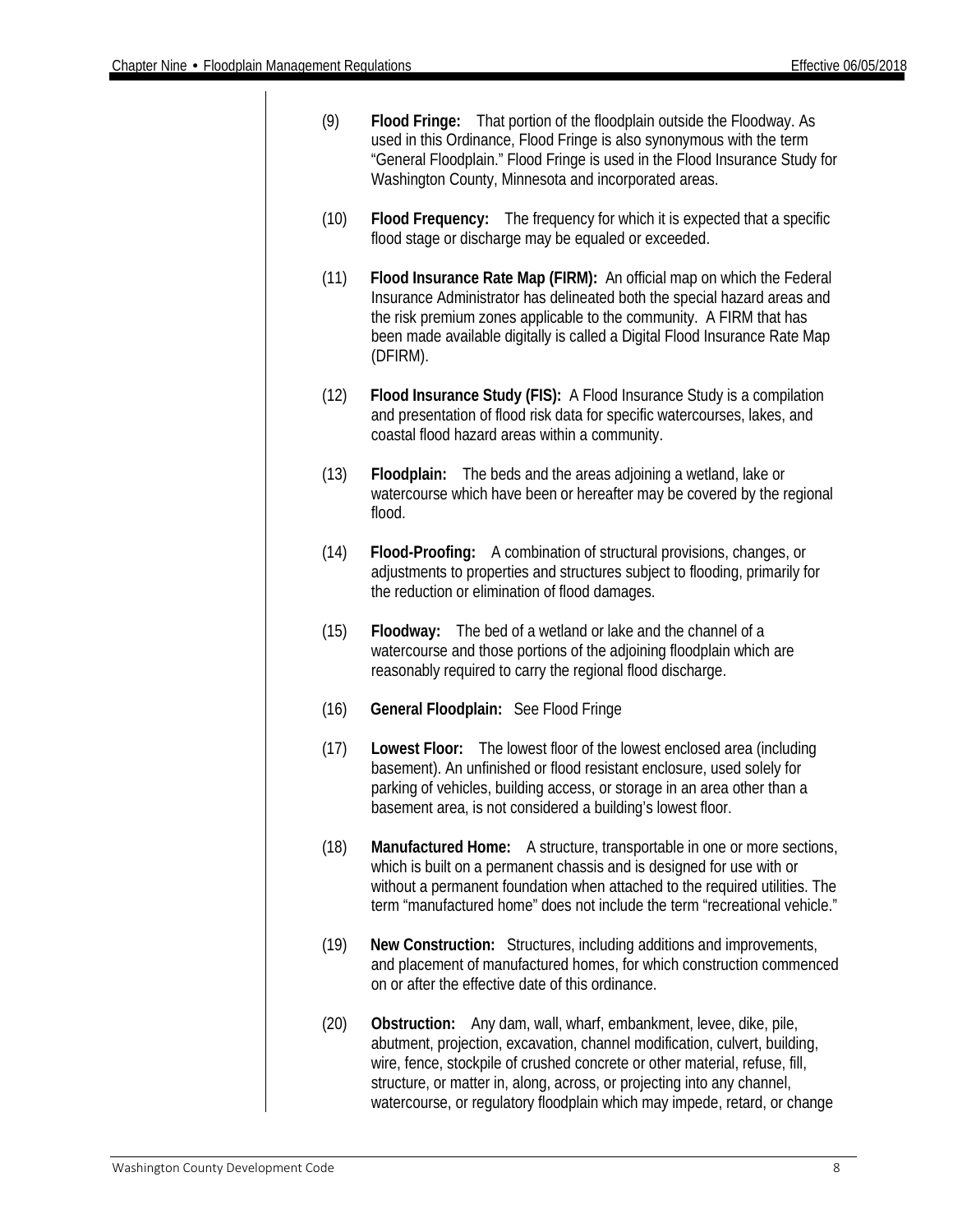the direction of the flow of water, either in itself or by catching or collecting debris carried by such water.

- (21) **Ordinary High Water Level:** The boundary of public waters and wetlands delineating the highest water elevation which has been maintained for a sufficient period of time to leave evidence upon the landscape; visually, that point where the natural vegetation commonly changes from predominantly aquatic to predominantly terrestrial (also known as the ordinary high water mark). For watercourses, the ordinary high water level is the elevation of the top of the bank of the channel. For reservoirs and flowage, the ordinary high water level is the operating elevation of the flat pool elevation. On lakes with an established ordinary high water level by the Minnesota Department of Natural Resources, that elevation is considered the ordinary high water level.
- (22) **Principal Use or Structure:** The predominant use or structure rather than an accessory use or structure.
- (23) **Recreational Vehicle:** A vehicle that is built on a single chassis, is 400 square feet or less when measured at the largest horizontal projection, is designed to be self-propelled or permanently towable by a light duty truck, and is designed primarily not for use as a permanent dwelling but as temporary living quarters for recreational, camping, travel, or seasonal use. For the purposes of this Ordinance, the term recreational vehicle is synonymous with the terms travel trailer or travel vehicle.
- (24) **Regional Flood:** A flood which is representative of large floods known to have occurred generally in Minnesota and reasonably characteristic of what can be expected to occur on an average frequency in the magnitude of the 100-year recurrence interval. Regional flood is synonymous with the term "base flood" used in the Flood Insurance Study.
- (25) **Regulatory Flood Protection Elevation:** The Regulatory Flood Protection Elevation is an elevation no lower than two (2) feet above the elevation of the regional flood plus any increases in flood elevation caused by encroachments on the floodplain.
- (26) **Special Flood Hazard Area:** A term that is synonymous with "One Hundred Year Floodplain" and used for flood insurance purposes.
- (27) **Start of Construction:** Includes substantial improvement, and means the actual start of construction, repair, reconstruction, rehabilitation, addition, placement or other improvement that occurred before the permit's expiration date. The actual start is either the first placement of permanent construction of a structure on a site, such as the pouring of slab or footings, the installation of piles, the construction of columns, or any work beyond the stage of excavation; or the placement of a manufactured home on a foundation. Permanent construction does not include land preparation, such as clearing, grading and filling; nor does it include the installation of streets and/or walkways; nor does it include excavation for a basement, footings, piers, foundations, or the erection of temporary forms; nor does it include the installation on the property of accessory buildings,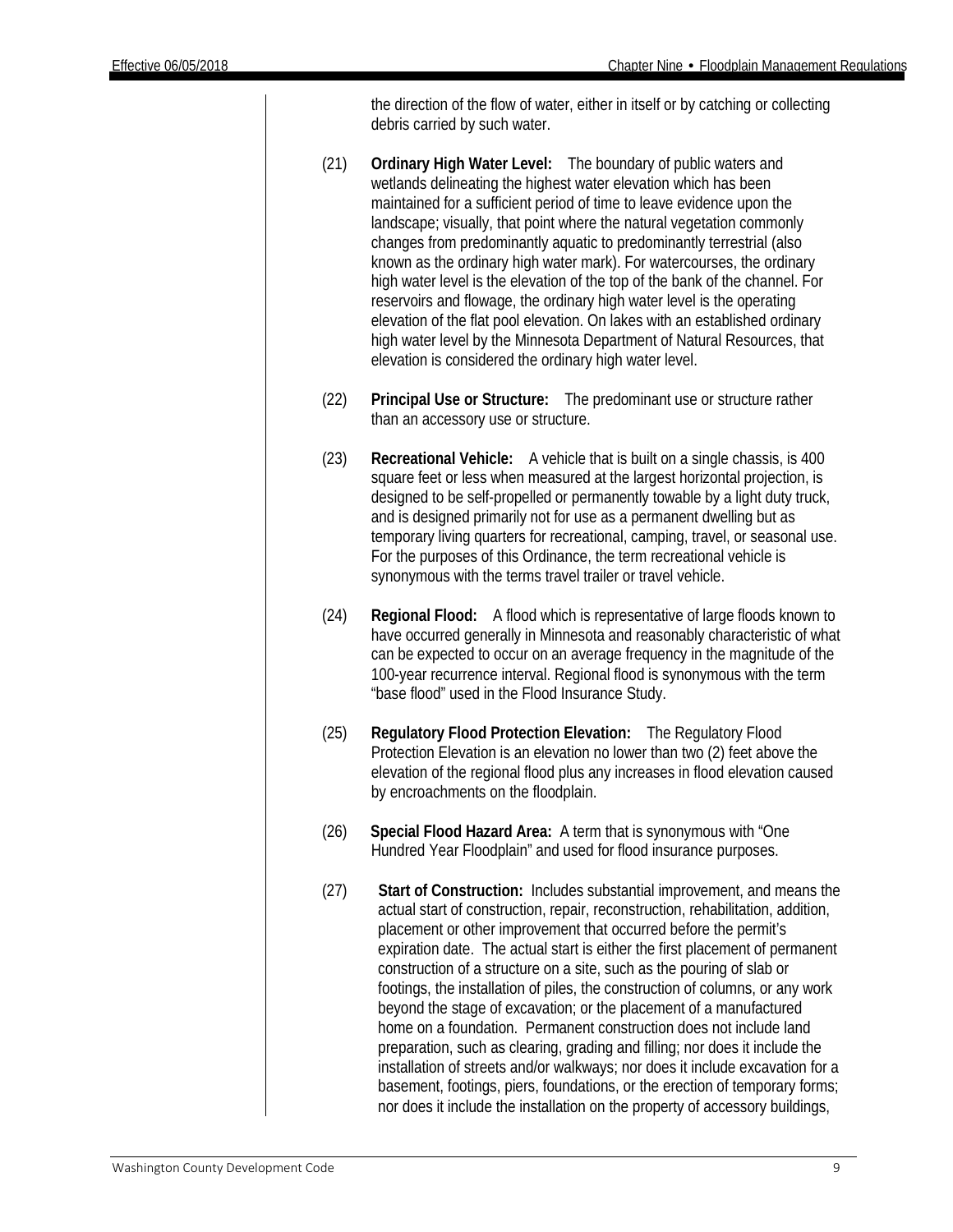|     |                                                                                                                                                        |            | such as garages or sheds not occupied as dwelling units or not part of the<br>main structure. For a substantial improvement, the actual start of<br>construction means the first alteration of any wall, ceiling, floor, or other<br>structural part of a building, whether or not that alteration affects the<br>external dimensions of the building.                                                                                                                                                       |  |  |  |  |
|-----|--------------------------------------------------------------------------------------------------------------------------------------------------------|------------|--------------------------------------------------------------------------------------------------------------------------------------------------------------------------------------------------------------------------------------------------------------------------------------------------------------------------------------------------------------------------------------------------------------------------------------------------------------------------------------------------------------|--|--|--|--|
|     | (28)                                                                                                                                                   | Structure: | Something built or constructed; used interchangeably with<br>"building" for purposes of this Development Code. Recreational vehicles<br>that are not in compliance with Section 6.3 of this Ordinance will be<br>considered a structure and must comply with all standards in this<br>Ordinance for new structures placed in the floodplain.                                                                                                                                                                 |  |  |  |  |
|     | (29)                                                                                                                                                   |            | Means damage of any origin sustained by a<br><b>Substantial Damage:</b><br>structure where the cost of restoring the structure to its before damaged<br>condition would equal or exceed fifty (50) percent of the market value of<br>the structure before the damage occurred.                                                                                                                                                                                                                               |  |  |  |  |
|     | (30)                                                                                                                                                   |            | Substantial Improvement:<br>Any reconstruction, rehabilitation including<br>normal maintenance and repair, repair after damage, addition, or other<br>improvement of a structure, the cost of which equals or exceeds fifty (50)<br>percent of the market value of the structure before the "start of<br>construction" of the improvement. This term includes structures which<br>have incurred "substantial damage" regardless of the actual repair work<br>performed. The term does not, however, include: |  |  |  |  |
|     |                                                                                                                                                        | (A)        | Any project for improvement of a structure to correct existing<br>violations of state or local health, sanitary, or safety code<br>specifications which have been identified by the local code<br>enforcement official and which are the minimum necessary to<br>assure safe living conditions.                                                                                                                                                                                                              |  |  |  |  |
|     |                                                                                                                                                        | (B)        | Any alteration of a "historic structure" provided that the alteration<br>will not preclude the structure's continued designation as a<br>"historic structure". For the purpose of this Ordinance, "historic<br>structure" is as defined in 44 Code of Federal Regulations, Part<br>59.1.                                                                                                                                                                                                                     |  |  |  |  |
|     | (31)                                                                                                                                                   |            | Variance: A variance is the modification or variation of the requirements<br>of the Development Code where it is determined that by reason of<br>exceptional circumstances, the strict enforcement of the regulations would<br>cause practical difficulties (Note: for floodplain related variances the<br>FEMA criteria is "exceptional hardship" rather than "practical difficulties").<br>Refer to Section 12.5 of this Ordinance for floodplain related variances.                                       |  |  |  |  |
|     |                                                                                                                                                        |            | <b>SECTION 4: ADMINISTRATION</b>                                                                                                                                                                                                                                                                                                                                                                                                                                                                             |  |  |  |  |
| 4.1 |                                                                                                                                                        |            | Accordance with Chapter One.                                                                                                                                                                                                                                                                                                                                                                                                                                                                                 |  |  |  |  |
|     | Administration of this Chapter, including issuance of variances, shall be in<br>accordance with Chapter One of the Washington County Development Code. |            |                                                                                                                                                                                                                                                                                                                                                                                                                                                                                                              |  |  |  |  |

<span id="page-10-0"></span>*Administration of this Chapter shall be in accordance with Chapter One.*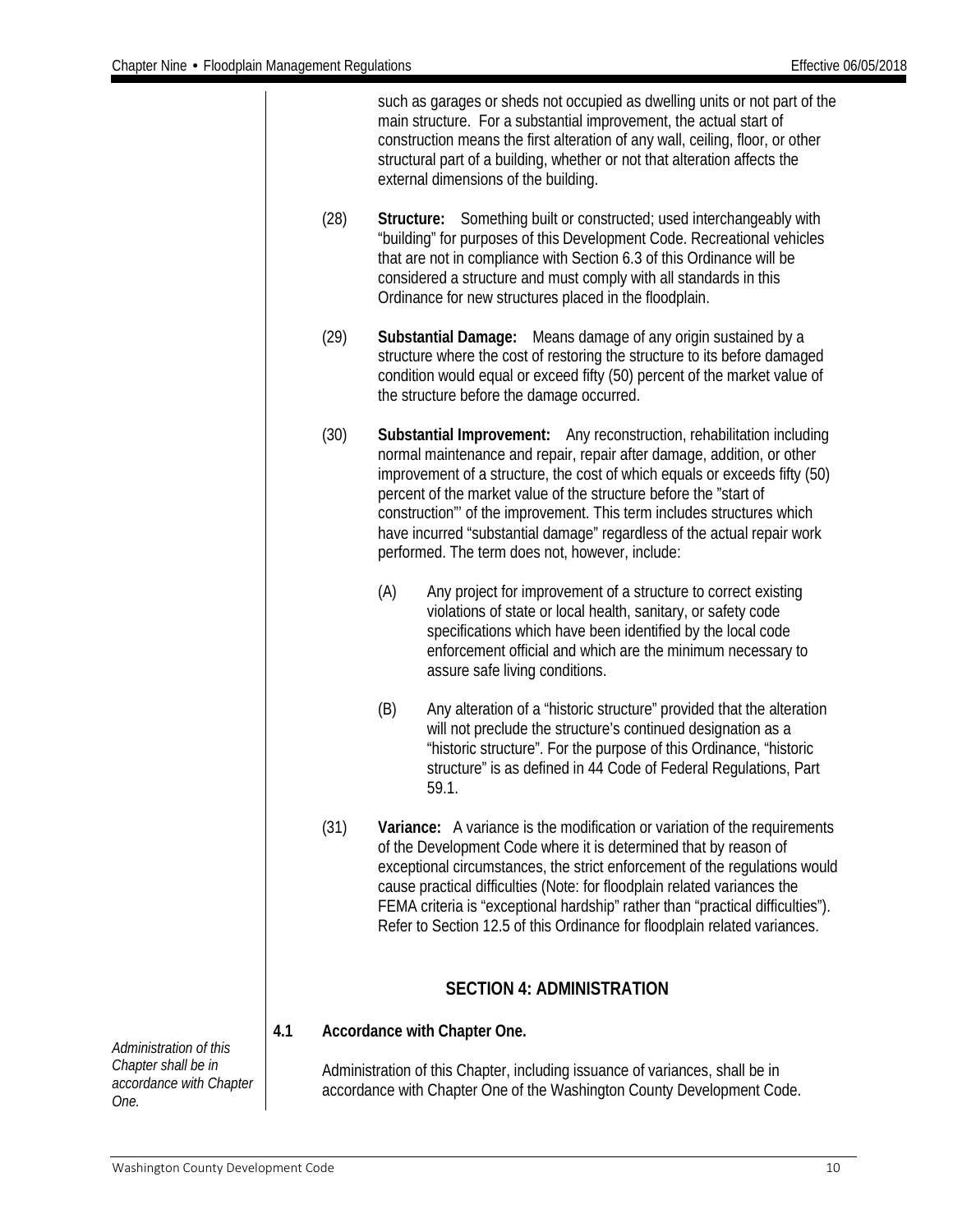*Permit required prior to various types of construction and work, change or extension of non-conforming use, fill and excavating, and storage within the floodplain.*

*Permitted floodplain developments will be reviewed to ensure that they are reasonably safe from flooding.*

*Zoning Administrator shall verify that the necessary State and Federal permits have been obtained.*

*Licensed engineer, architect or land surveyor shall certify elevations. Zoning Administrator shall maintain records of elevations.*

*Zoning Administrator shall notify adjacent communities and DNR prior to authorizing changes to watercourses.*

#### **4.2 Permit Required.**

- (1) A permit issued by the Zoning Administrator in conformity with the provisions of this Ordinance shall be secured prior to the erection, addition, modification, rehabilitation (including normal maintenance and repair), or alteration of any building, structure, or portion thereof; prior to the use or change of use of a building, structure, or land; prior to the construction of a dam, fence, or on-site septic system; prior to the change or extension of a non-conforming use; prior to the repair of a structure that has been damaged by flood, fire, tornado or any other source; and prior to the placement of fill, excavation of materials, or the storage of materials or equipment within the floodplain.
- (2) All permitted floodplain developments shall be reviewed to ensure that sites are reasonably safe from flooding. All permitted developments shall utilize:
	- (A) Anchoring to prevent flotation, collapse, or lateral movement.
	- (B) Flood-resistant materials.
	- (C) Construction methods that minimize flood damage.
	- (D) Design and/or location of services and utilities that prevents water entry.

#### **4.3 State and Federal Permits.**

Prior to granting a permit or processing an application for a variance, the Zoning Administrator shall verify that the applicant has obtained all necessary State and Federal permits.

#### **4.4 Certification and Record of Elevations.**

The applicant is required to submit certification by a licensed professional engineer, licensed architect, or licensed land surveyor that the finished fill and building elevations were established in compliance with the provisions of this Ordinance. The Zoning Administrator shall maintain a record of the elevation to which structures and alterations or additions to structures are floodproofed and the elevations of the lowest floor (including basement) for all new structures and alterations or additions to existing structures in the floodplain district.

#### **4.5 Notification for Watercourse Alterations.**

The Zoning Administrator shall notify, in riverine situations, adjacent communities and the Commissioner of the Department of Natural Resources prior to the community authorizing any alteration or relocation of a watercourse. If the applicant has applied for a permit to work in the beds of public waters pursuant to Minnesota Statute, Chapter 103G, this shall suffice as adequate notice to the Commissioner of the Department of Natural Resources. A copy of said notification shall also be submitted to the Chicago Regional Office of the Federal Emergency Management Agency (FEMA).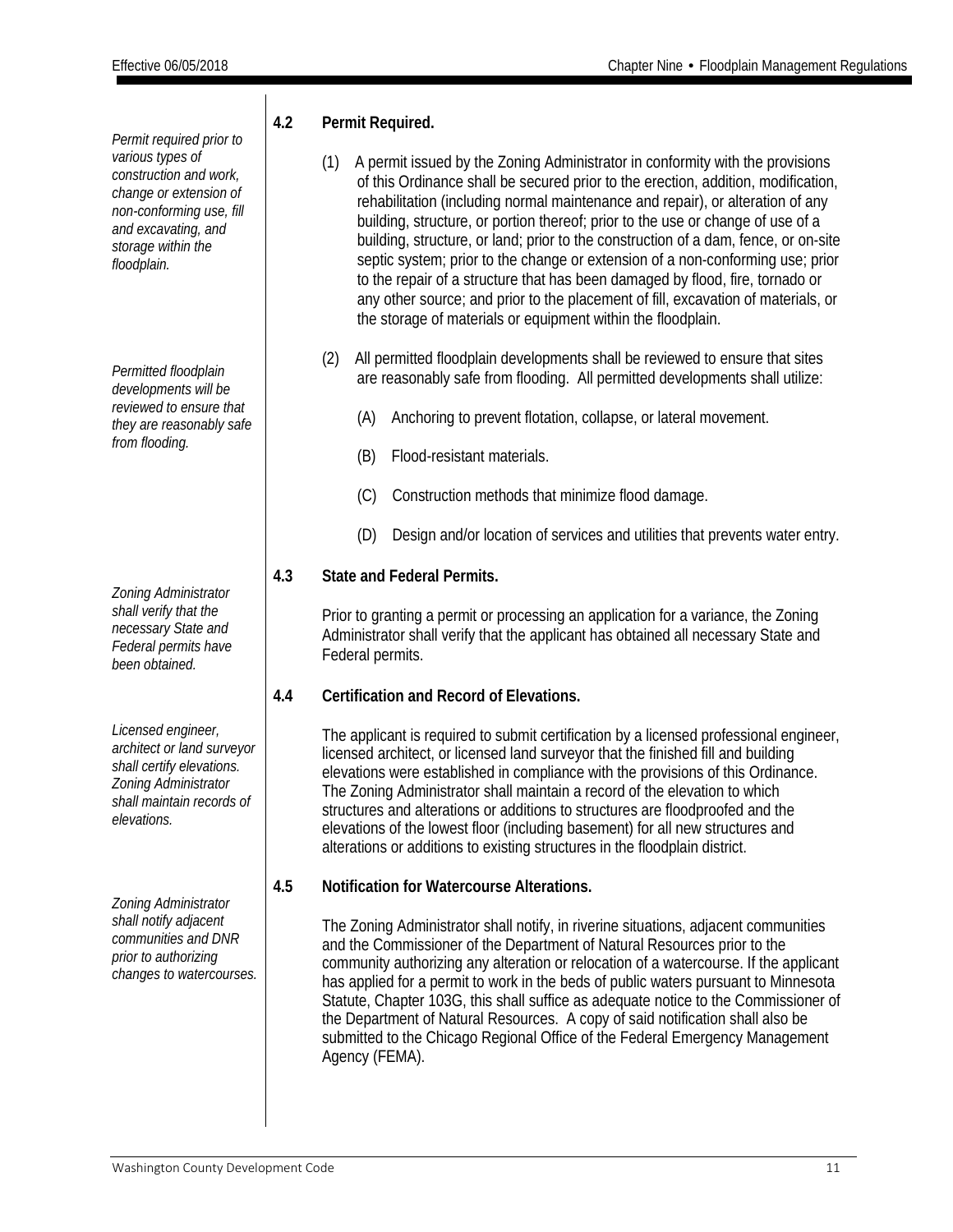*Zoning Administrator shall notify FEMA of change in 100-year flood elevation. Floodway includes areas designated on the FIRM, areas below the OHW and as determined in accordance with Section 9.1. General Floodplain includes remaining floodplain areas not designated as Floodway. Structures and land shall be in compliance with this Ordinance. Uses not listed are prohibited. Changes to structures and land are regulated by this Ordinance. Elevations shall be certified by a land surveyor and flood proofing shall be certified by an engineer or architect.*

#### **4.6 FEMA Notification When Physical Changes Increase or Decrease the 100-year Flood Elevation.**

 As soon as is practicable, but not later than six (6) months after the date such supporting information becomes available, the Zoning Administrator shall notify the Chicago Regional Office of FEMA of the changes by submitting a copy of said technical or scientific data.

#### **SECTION 5. ESTABLISHMENT OF FLOODPLAIN DISTRICT**

#### <span id="page-12-0"></span>**5.1 Floodplain District.**

The following areas are considered to be within the Floodplain District.

- (1) Floodway. The Floodway includes those areas designated as Floodway on the Flood Insurance Rate Map adopted in Section 2.1 of this Ordinance. The Floodway also includes those floodplain areas below the ordinary high water level on lakes and those floodplain areas below the ordinary high water elevation of the St. Croix River downstream of the southern corporate limits of the City of Stillwater. For the remaining floodplain areas subject to this Ordinance, the Floodway boundaries shall be determined in accordance with Section 9.1 of this Ordinance.
- (2) General Floodplain (Flood Fringe). The General Floodplain includes all remaining floodplain areas not designated as a Floodway in Section 5.1 (1) above.

#### **5.2 Compliance.**

 Structures or land shall not be used and structures shall not be located, constructed, extended, converted, or structurally altered without full compliance with the terms of this Ordinance and other applicable regulations which apply to uses within the jurisdiction of this Ordinance. All uses not listed as a permitted use within the Floodway or a permitted use or conditional use within the General Floodplain are prohibited.

#### **5.3 Modifications, Additions, Alterations, Maintenance, Repair.**

 Modifications, additions, structural alterations, normal maintenance and repair, or repair after damage to existing non-conforming structures and non-conforming uses of structures or land are regulated by the general provisions of this Ordinance and specifically Section 13.

#### **5.4 Flood Proofing.**

 As-built elevations for elevated or flood proofed structures shall be certified by a licensed land surveyor, and flood proofing techniques shall be designed and certified by a licensed professional engineer or architect as specified in the general provisions of this Ordinance and specifically as stated in Section 8 of this Ordinance.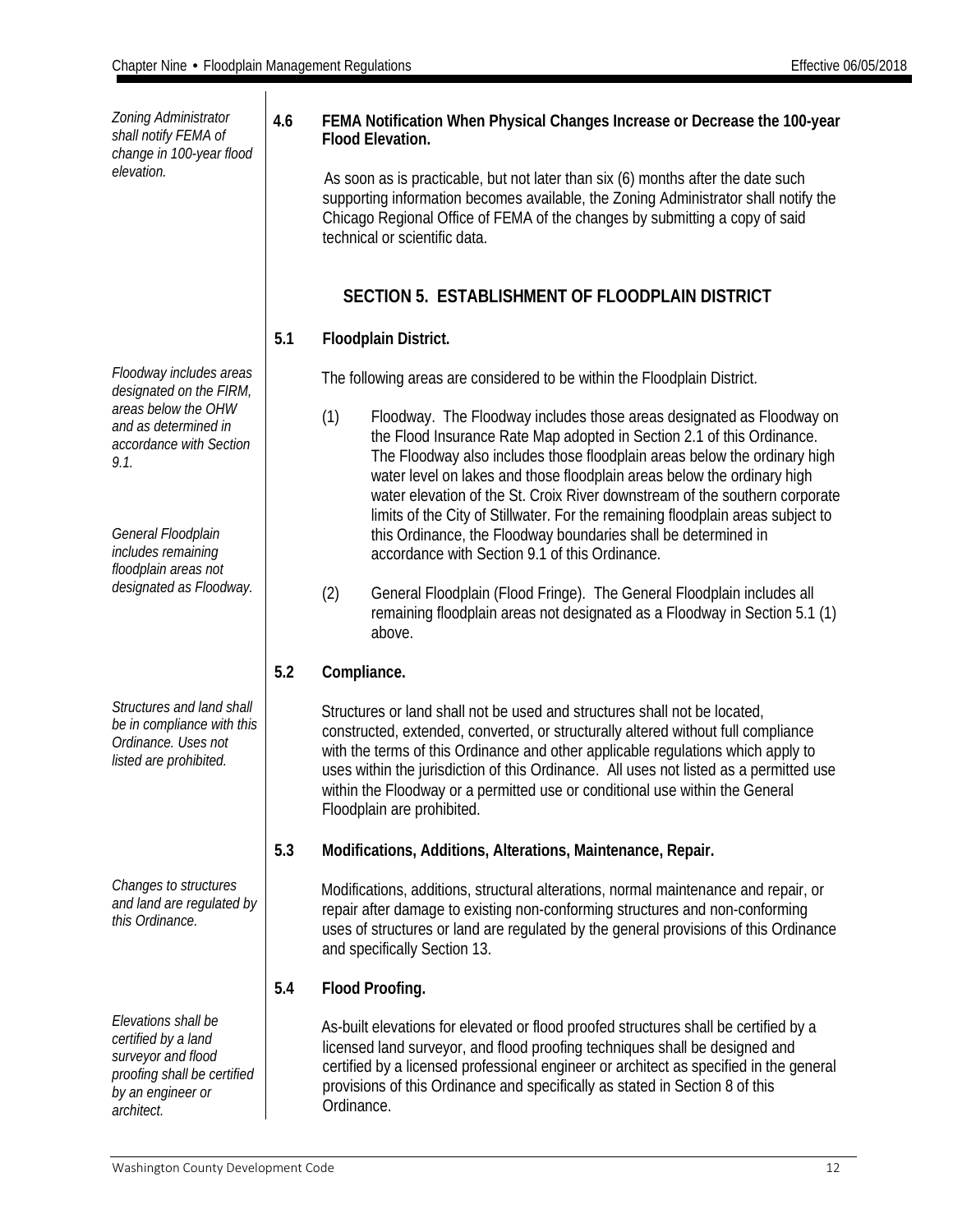<span id="page-13-0"></span>

|                                                                                                      |     |     |     | SECTION 6. FLOODWAY AND GENERAL FLOODPLAIN USES                                                                                                                                                                                                                     |
|------------------------------------------------------------------------------------------------------|-----|-----|-----|---------------------------------------------------------------------------------------------------------------------------------------------------------------------------------------------------------------------------------------------------------------------|
| Uses within the Floodway                                                                             | 6.1 |     |     | Uses Within the Floodway.                                                                                                                                                                                                                                           |
|                                                                                                      |     | (1) |     | Uses within the Floodway are limited to:                                                                                                                                                                                                                            |
| Uses restricted to those<br>which don't obstruct flood<br>flows.                                     |     |     | (A) | Agricultural uses such as general farming, pasture, grazing, forestry,<br>sod farming, farm fences that do not obstruct flood flows, and wild<br>crop harvesting all of which do not involve structures, fill or storage of<br>materials or equipment.              |
| All other uses prohibited.                                                                           |     |     | (B) | All other uses within the Floodway are prohibited.                                                                                                                                                                                                                  |
| Uses within the General<br>Floodplain.                                                               | 6.2 |     |     | Uses Within the General Floodplain (Flood Fringe).                                                                                                                                                                                                                  |
|                                                                                                      |     | (1) |     | Permitted uses:                                                                                                                                                                                                                                                     |
| Agricultural uses which<br>don't obstruct flood flows<br>are allowed.                                |     |     | (A) | Agricultural uses such as general farming, pasture, grazing, forestry,<br>sod farming, farm fences that do not obstruct flood flows, and wild<br>crop harvesting all of which do not involve structures, fill or storage of<br>materials or equipment.              |
|                                                                                                      |     | (2) |     | Uses which may be permitted within the General Floodplain (Flood Fringe)<br>with a Conditional Use Permit:                                                                                                                                                          |
| Recreational uses,<br>accessory buildings,<br>single-family residential<br>structures, parking lots, |     |     | (A) | Private and public recreational uses such as golf courses, tennis<br>courts, picnic grounds, boat launching ramps, swimming areas, parks,<br>wildlife and nature preserves, game farms, hunting and fishing areas<br>and single or multiple purpose trails.         |
| fences, alternative<br>structure elevation                                                           |     |     | (B) | Accessory buildings.                                                                                                                                                                                                                                                |
| methods, and flood<br>proofed nonresidential<br>structures placed below                              |     |     | (C) | Single-family residential structures.                                                                                                                                                                                                                               |
| the RFPE may be<br>allowed within the                                                                |     |     | (D) | Parking lots.                                                                                                                                                                                                                                                       |
| General Floodplain with a<br>Conditional Use Permit.                                                 |     |     | (E) | Chain link fences and rigid fences constructed of wood or concrete<br>and/or any other type of fence that has the potential to obstruct flood<br>flows.                                                                                                             |
|                                                                                                      |     |     | (F) | The use of methods to elevate structures above the regulatory flood<br>protection elevation, including stilts, pilings, parallel walls, or above-<br>grade, enclosed areas such as crawl spaces or tuck under garages,<br>and meeting the requirements Section 8.5. |
|                                                                                                      |     |     | (G) | Flood-proofed nonresidential structures placed below the Regulatory<br>Flood Protection Elevation and meeting the requirements of Section<br>8.6.                                                                                                                   |
|                                                                                                      |     |     |     |                                                                                                                                                                                                                                                                     |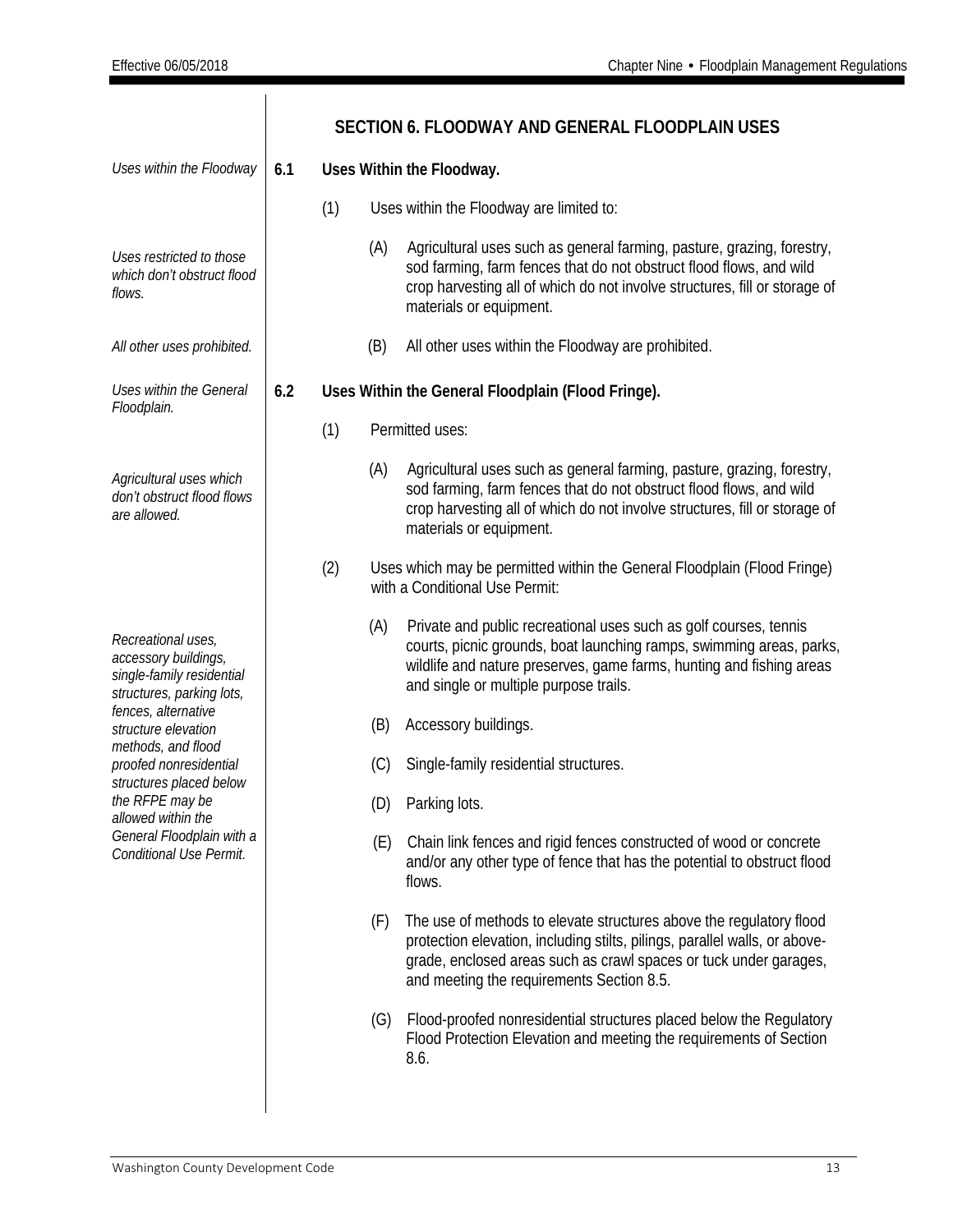<span id="page-14-1"></span><span id="page-14-0"></span>*Recreational vehicles are exempt with specific conditions.* **6.3 Exemption.**  Recreational vehicles are exempt from the provisions of this Ordinance if they are placed on developed single-family residential parcels and are legally permitted by other chapters of the Washington County Development Code, have current licenses required for highway use and are highway ready meaning on wheels or on an internal jacking system. Development or improvement on the parcel or any attachment to the recreational vehicle that hinders the removal of the recreational vehicle to a flood-free location is prohibited. *Public utilities within the floodplain shall be floodproofed or elevated. Railroads, roads and bridges within the floodplain must comply with this Ordinance.* **SECTION 7. UTILITIES, RAILROADS, ROADS AND BRIDGES IN THE FLOODPLAIN DISTRICT 7.1 Public Utilities.** All public utilities and facilities such as gas, electrical, sewer, and water supply systems to be located in the floodplain must be floodproofed in accordance with the State Building Code or elevated to the regulatory flood protection elevation. **7.2 Public Transportation Facilities.** Railroad tracks, roads, and bridges to be located within the floodplain must comply with this Ordinance. These transportation facilities must be elevated to the regulatory flood protection elevation where failure or interruption of these facilities would result in danger to the public health or safety or where such facilities are essential to the orderly functioning of the area. Minor or auxiliary roads or railroads may be constructed at a lower elevation where failure or interruption of transportation services would not endanger the public health or safety. **SECTION 8. STANDARDS FOR GENERAL FLOODPLAIN (FLOOD FRINGE) PRIMARY USES AND CONDITIONAL USES** *Fill shall be compacted and protected. FEMA criteria should be investigated prior to site preparation.* **8.1 Fill.** Fill shall be properly compacted and the slopes shall be properly protected by the use of riprap, vegetative cover or other acceptable method. The Federal Emergency Management Agency (FEMA) has established criteria for removing the special flood hazard area designation for certain structures properly elevated on fill above the 100-year flood elevation. FEMA's requirements incorporate specific fill compaction and side slope protection standards for multi-structure or multi-lot developments. These standards should be investigated prior to the initiation of site preparation if a change of special flood hazard area designation will be requested. *Storage or processing of hazardous materials is prohibited.* **8.2 Storage of Materials and Equipment.** (1) The storage or processing of materials that are flammable, explosive, or potentially injurious to human, animal, or plant life is prohibited.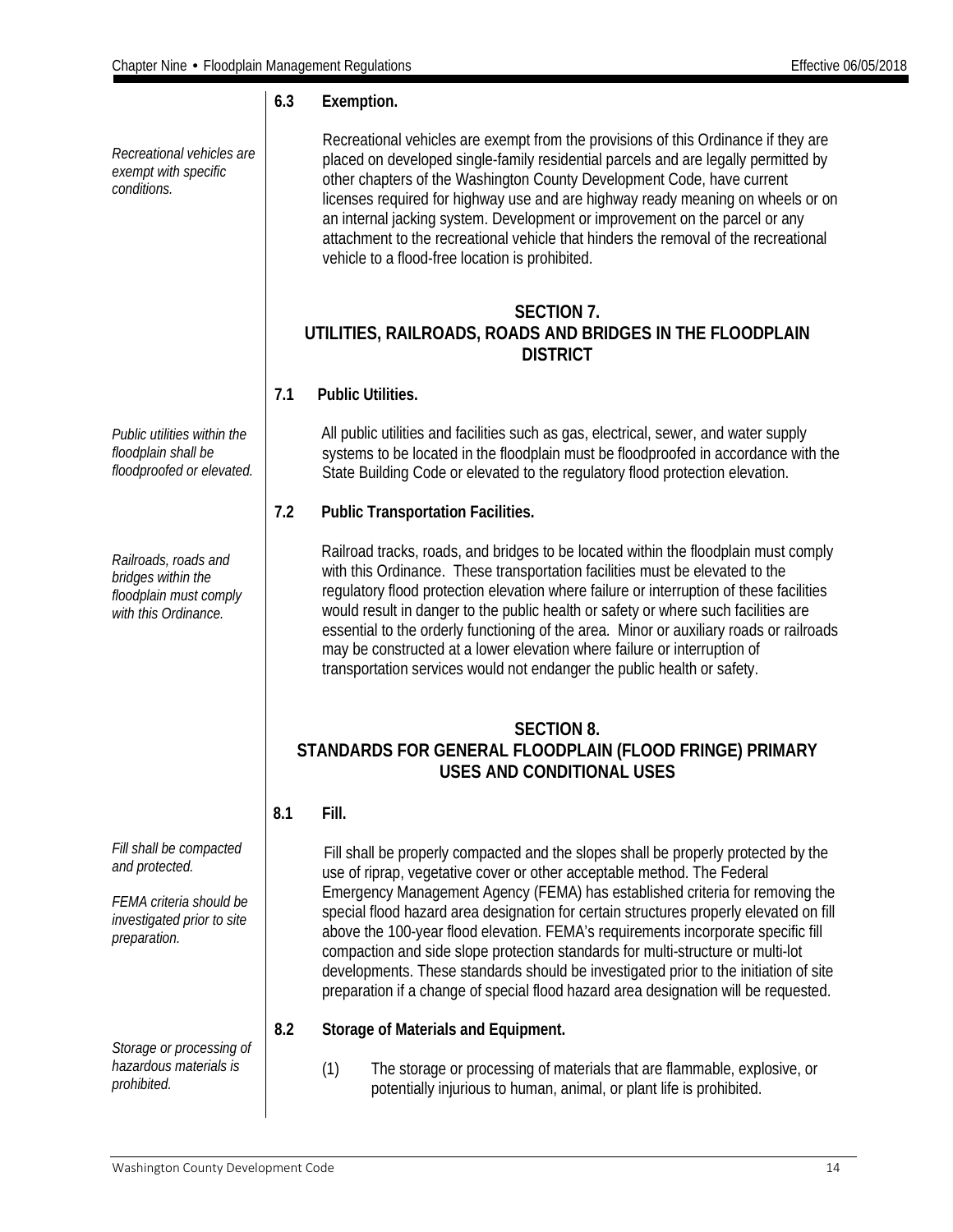*Storage of other materials or equipment may be allowed if removable.* (2) Storage of other materials or equipment may be allowed if readily removable from the area within the time available after a flood warning or if placed on fill to the Regulatory Flood Protection Elevation. *Uses which adversely affect the capacity of drainage systems are prohibited.* **8.3 Effect on Drainage Systems.** Any use which will adversely affect the capacity of any drainage ditch or drainage facility of system or the channels or Floodways of any tributary to the main stream is prohibited. *Lowest floor of all structures shall be at or above the RFPE. Finished fill shall be no lower than 1 foot below the RFPE.* **8.4 Regulatory Flood Protection Elevation.** All structures, including accessory structures, additions to existing structures and manufactured homes shall be constructed on fill so that the basement floor or first floor if there is no basement, is at or above the Regulatory Flood Protection Elevation. The finished fill elevation shall be no lower than one (1) foot below the Regulatory Flood Protection Elevation and shall extend at such elevation at least fifteen (15) feet beyond the limits of the structure constructed thereon. *Alternative methods to elevate the lowest floor above the RFPE within the General Floodplain may be utilized, subject to a CUP. Design and as-built must be certified by an engineer or architect. Electrical and mechanical systems must be at or above the RFPE or floodproofed. The design of abovegrade enclosed areas must meet these requirements.* **8.5 Alternative Structure Elevation Methods.** Alternative elevation methods other than the use of fill may be utilized within the General Floodplain (Flood Fringe) and subject to a Conditional Use Permit, to elevate a structure's lowest floor above the Regulatory Flood Protection Elevation. Alternative methods may include the use of stilts, pilings, parallel walls, etc., or above-grade, enclosed areas such as crawl spaces or tuck under garages. The base or floor of an enclosed area is considered above-grade and not a structure's basement or lowest floor if: the enclosed area is above-grade on at least one side of the structure; is designed to internally flood and is constructed with flood resistant materials; and is used solely for parking of vehicles, building access or storage. (1) The above-noted alternative elevation methods are subject to the following standards: (A) Design and Certification**.** The structure's design and as-built condition must be certified by a licensed professional engineer or architect as being in compliance with the general design standards of the State Building Code. All electrical, heating, ventilation, plumbing and air conditioning equipment and other service facilities must be at or above the Regulatory Flood Protection Elevation or be designed to prevent floodwater from entering or accumulating within these components during times of flooding. (B) Specific Standards for Above-Grade, Enclosed Areas. Abovegrade, fully enclosed areas such as crawl spaces or tuck under garages must be designed to internally flood and design plans must stipulate: 1. A minimum area of "automatic" openings in the walls where internal flooding is to be used as a floodproofing technique.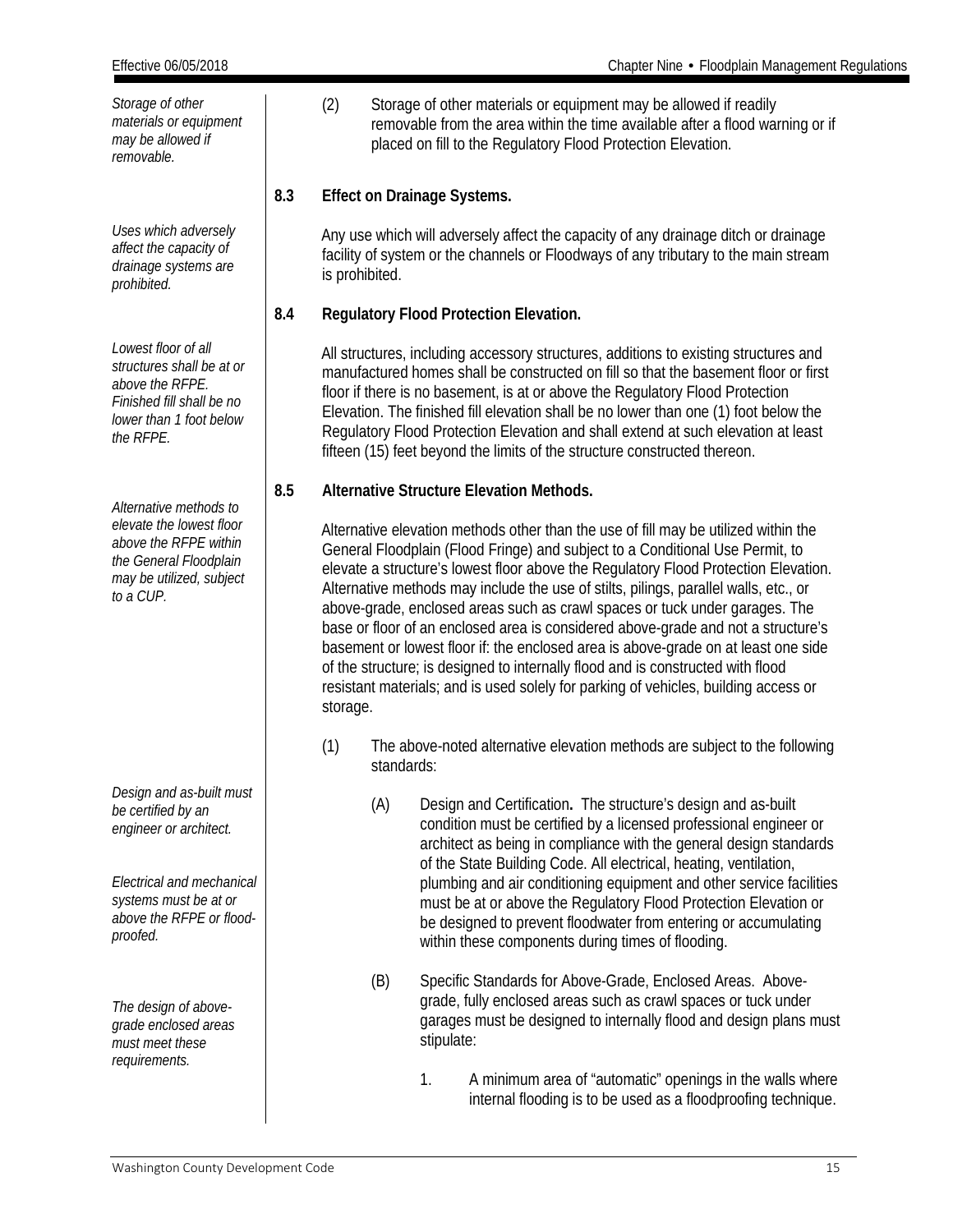*The enclosed area must*  There shall be a minimum of two openings on at least two sides of the structure and the bottom of all openings shall be no higher than one (1) foot above grade. The automatic openings shall have a minimum net area of not less than one (1) square inch for every square foot of enclosed area subject to flooding unless a licensed professional engineer or architect certifies that a smaller net area would suffice. The automatic openings may be equipped with screens, louvers, valves, or other coverings or devices provided that they permit the automatic entry and exit of floodwaters without any form of human intervention; and 2. That the enclosed area will be constructed of flood resistant materials in accordance with the FP-3 or FP-4 classifications in the State Building Code and will be used solely for building access, parking of vehicles or storage. (2) Basements, as defined by Section 3.1 of this Ordinance, are subject to the following: (A) Residential basement construction shall be at or above the regulatory flood protection elevation. (B) As an alternative to Section 8.4, nonresidential basements may be allowed below the Regulatory Flood Protection Elevation provided the basement is structurally dry and flood-proofed in accordance with Section 8.6 of this Ordinance. **8.6 Structures Placed Below the Regulatory Flood Protection Elevation.** All areas of nonresidential structures including basements to be placed below the Regulatory Flood Protection Elevation within the General Floodplain (Flood Fringe) are subject to a Conditional Use Permit and shall be flood-proofed in accordance with the structurally dry flood-proofing classifications in the State Building Code. Structurally dry flood-proofing must meet the FP-1 and FP-2 flood-proofing classification in the State Building Code, and this shall require making the structure watertight with the walls substantially impermeable to the passage of water and with structural components having the capability of resisting hydrostatic and hydrodynamic loads and effects of buoyancy. **8.7 Erosion and Sediment Plan.** An erosion/sedimentation control plan must be submitted if a cumulative total of fifty (50) cubic yards of fill is proposed to be located on the parcel. The plan must clearly specify methods to be used to stabilize the fill on site for a flood event at a

minimum of the 100-year or regional flood event. The plan must be prepared and certified by a licensed professional engineer or other qualified individual acceptable to the Zoning Administrator. The plan may incorporate alternative procedures for removal of the material from the floodplain if adequate flood warning time exists.

*be designed with flood resistant materials.*

*Residential basements shall be at or above the RFPE.*

*Nonresidential basements may be below the RFPE within the General Floodplain if dry and flood-proofed.*

*Erosion/sedimentation control plan must be submitted when 50 cubic yards of fill is proposed.*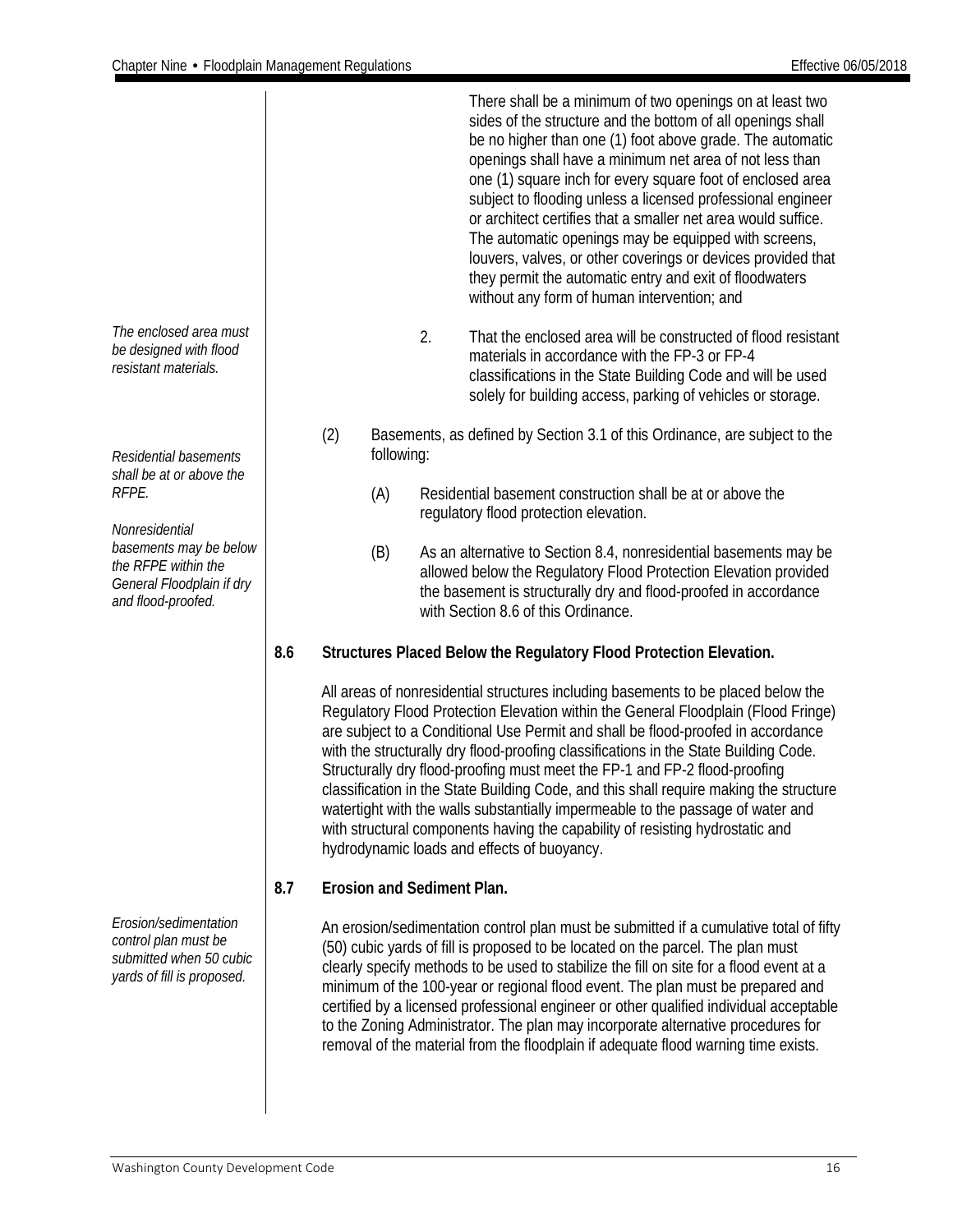*Uses that do not have access at or above an elevation 3 feet below the RFPE are prohibited except by variance.*

*Some improvements below the RFPE are permitted provided the facility has a flood warning system.*

*Water supply systems must have protection from flood water infiltration.*

*Sewage treatment systems must be protected from the effects of flooding.*

*Sewage treatment systems regulated by Chapter Four*

*Manufactured homes must be securely anchored to a foundation.*

#### **8.8 Vehicular Access.**

 Uses that do not have vehicular access at or above an elevation three (3) feet below the Regulatory Flood Protection Elevation to lands outside of the floodplain are prohibited unless granted a variance by the Board of Adjustment and Appeals. In granting a variance, the Board of Adjustment and Appeals shall specify limitations on the period of use or occupancy of the use and only after determining that adequate flood warning time and local emergency response and recovery procedures exist.

**8.9 Improvements Below the Regulatory Flood Protection Elevation.**

 Utilities, roads, yards, railroad tracks, and parking lots may be at elevations below the Regulatory Flood Protection Elevation. However, a permit for such facilities to be used by the employees or the general public shall not be granted in the absence of a flood warning system that provides adequate time for evacuation if the area would be inundated to a depth and velocity such that when multiplying the depth (in feet) times velocity (in feet per second) the product number exceeds four (4) upon occurrence of the regional flood. In considering permit applications, due consideration shall be given to needs of an industry whose business requires that it be located in the floodplain areas.

#### **8.10 Where Public Utilities Are Not Provided.**

- (1) On-site water supply systems must be designed to minimize or eliminate infiltration of flood waters into the systems.
- (2) New or replacement on-site sewage treatment systems must be designed to minimize or eliminate infiltration of flood waters into the systems and discharges from the systems into flood waters and shall not be subject to impairment or contamination during times of flooding. Any sewage treatment system designed in accordance with the State's current statewide standards for on-site sewage treatment systems are determined to be in compliance with this section.
- (3) On-site systems in the floodplain area are regulated by Chapter Four of the Washington County Development Code, Subsurface Sewage Treatment System Regulations, Section 18.2, Floodplain Areas.

#### **8.11 Manufactured Homes.**

<span id="page-17-0"></span>All manufactured homes must be securely anchored to an adequately anchored foundation system that resists flotation, collapse and lateral movement. Methods of anchoring may include, but are not to be limited to, use of over-the-top or frame ties to ground anchors. This requirement is in addition to applicable state or local anchoring requirements for resisting wind forces.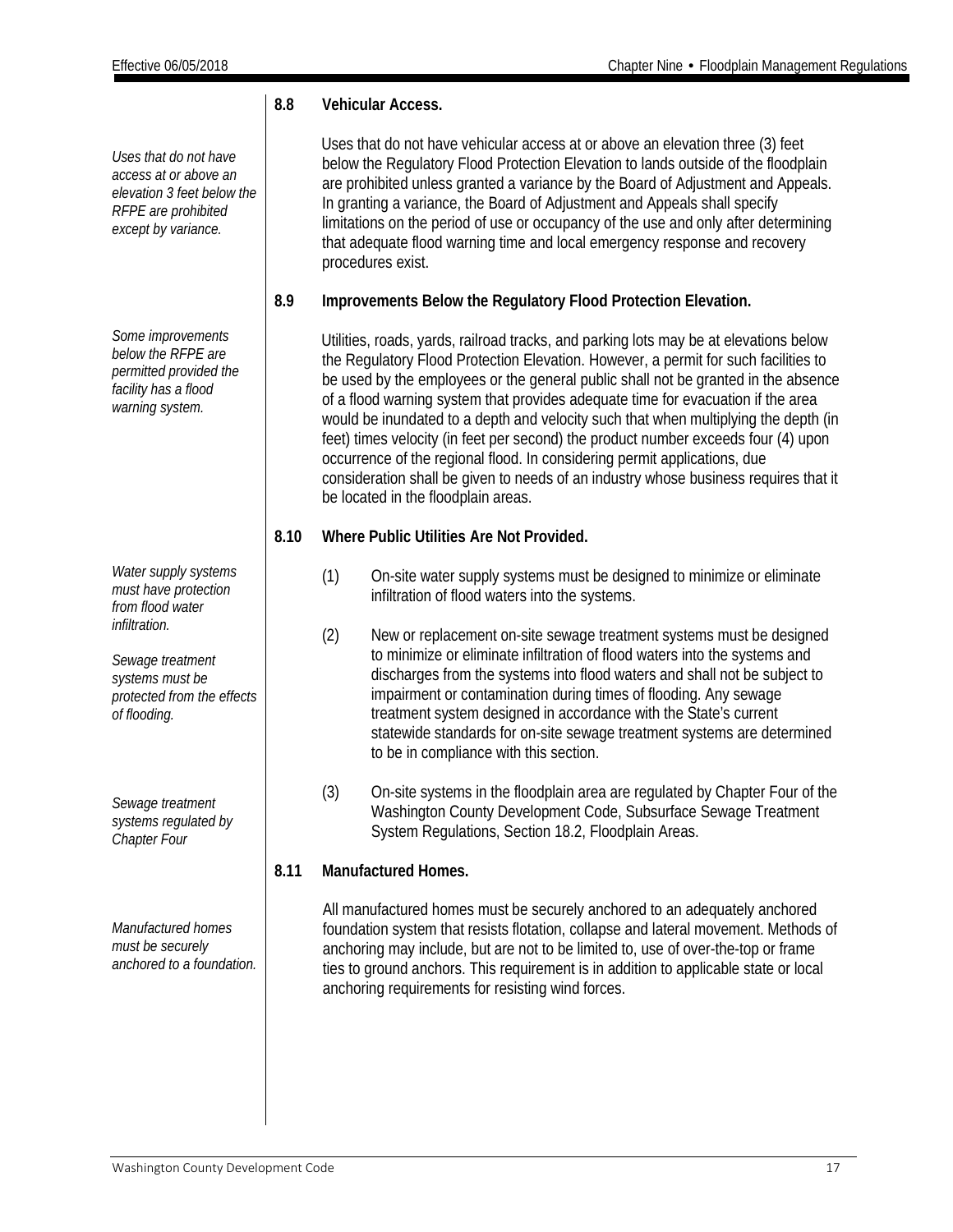**SECTION 9. FLOODPLAIN EVALUATION ALLOWED UNDER THIS ORDINANCE**

#### **9.1 Development Plans and Hydrologic/Hydraulic Analysis.**

Upon receipt of an application for a permit or manufactured home park/subdivision approval within the floodplain district, the Zoning Administrator shall require the applicant to furnish sufficient site development plans and a hydrologic/hydraulic analysis by a qualified engineer or hydrologist. These plans shall include: (1) the specifics on the nature of the development, (2) whether the proposed use is in the Floodway or outside the Floodway and (3) the Regulatory Flood Protection Elevation for the site. Uses determined to be in the Floodway are subject to Section 6.1 of this Ordinance. Uses located outside the Floodway are considered General Floodplain and subject to the provision of Section 5.1(2) and 6.2 of this Ordinance. Procedures consistent with Minnesota Rules Parts 6120.5600 (Technical Standards and Requirements for Floodplain Evaluation) and 6120.5700 (Minimum Floodplain Management Standards for Local Ordinances) and Sections 11.2-11.4 of this Ordinance shall be followed during the technical evaluation and review for the development proposal.

#### **9.2 Minnesota Department of Natural Resources Hydrologist Review.**

The Zoning Administrator shall submit one copy of all information required by Section 9.1 of this Ordinance to the respective Minnesota Department of Natural Resources' Area Hydrologist for review and comment at least twenty (20) days prior to the granting of a permit or manufactured home park development/subdivision approval by the community. The Zoning Administrator shall notify the respective Department of Natural Resources' Area Hydrologist within ten (10) days after a permit or manufactured home park development/subdivision approval is granted.

#### **SECTION 10. SUBDIVISIONS**

- <span id="page-18-0"></span>**10.1 Requirements and Restrictions.**
	- (1) Proposed subdivisions shall be reviewed to assure that:
		- (A) Flood damage is minimized within the flood prone area;
		- (B) Public utilities and facilities such as sewer, gas, electrical, and water systems are located and constructed to minimize or eliminate flood damage, and;
		- (C) Adequate drainage is provided to reduce exposure to flood hazard.
	- (2) Subdivisions shall be reviewed in accordance with Chapter Three, Subdivision Regulations of the Washington County Development Code or in accordance with the local township subdivision regulations as applicable. Each lot or parcel must contain sufficient area outside of the Floodway for fill placement necessary for elevating a home, accessory structures, sewage systems, road

*Site development plans and hydrologic/hydraulic analysis required for manufactured home parks/subdivisions within the floodplain district.*

*Zoning Administrator shall submit information to DNR Area Hydrologist.*

*Proposed subdivisions will be reviewed to assure that flood damage is minimized, utilities and facilities minimize flood damage and adequate drainage is provided.*

*Unsuitable land shall not be subdivided. Subdivisions shall be in accordance with Chapter*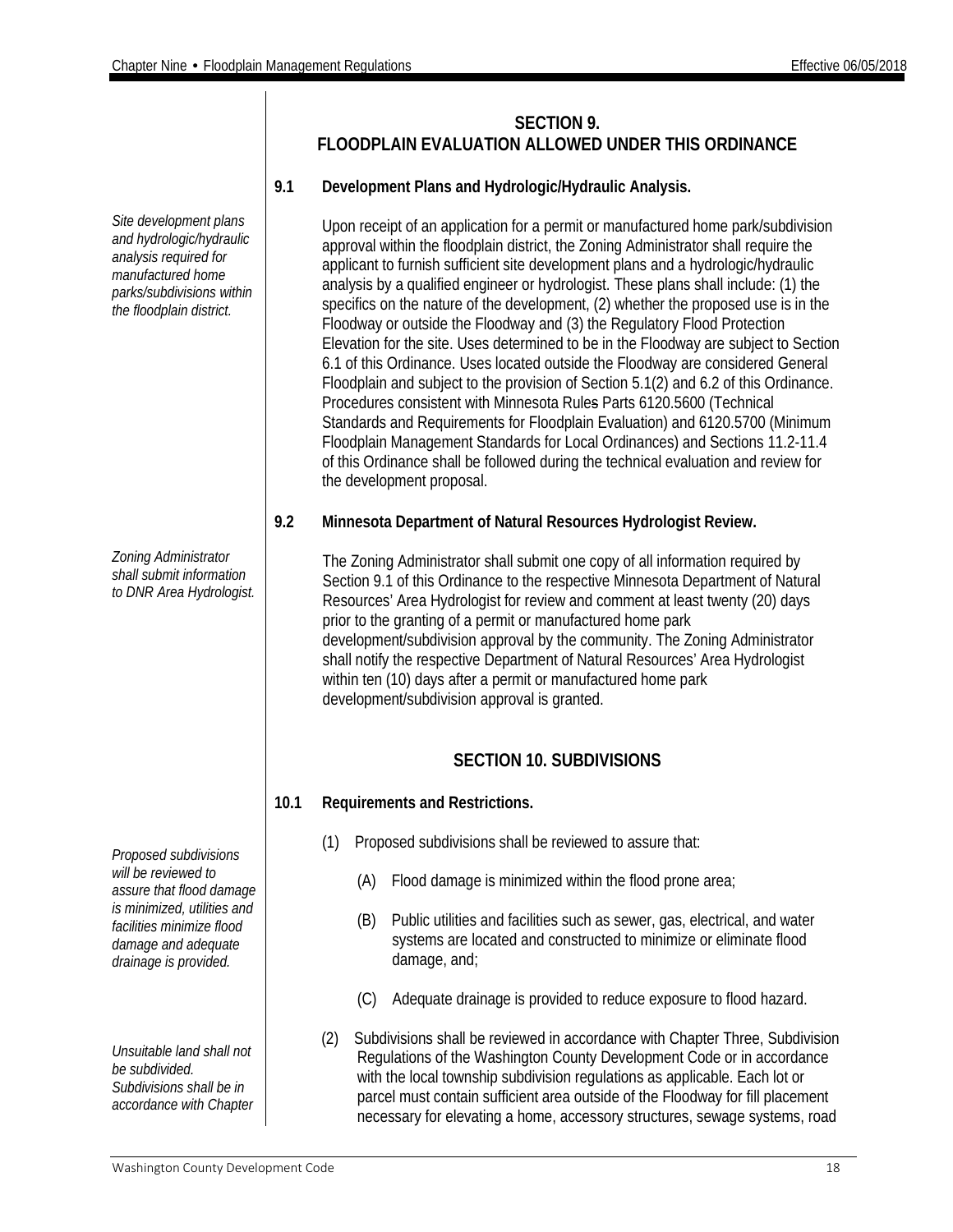*Required elevations shall be included on appropriate platting documents. Applicant shall provide required flood information.*

*FEMA criteria for removing special flood hazard designation should be investigated prior to site preparation.*

*Conditional uses are subject to review and approval per the Development Code.*

*Issues that will be considered by the Planning Advisory Commission when considering Conditional Use Permit requests.*

access and related activities. All subdivisions shall have road access to the subdivision and to the individual building sites no lower than three (3) feet below the Regulatory Flood Protection Elevation. Subdivision of land that is unsuitable for development due to flooding, inadequate drainage, or inadequate water supply or sewage treatment facilities is prohibited.

#### **10.2 Elevation Requirements.**

 For all subdivisions in the General Floodplain District, the Regulatory Flood Protection Elevation and the required elevation of all access roads shall be clearly labeled on all required subdivision drawings and platting documents. The applicant shall provide the information required in Section 9.1 of this Ordinance to determine the 100-year flood elevation, the Floodway and General Floodplain District boundaries and the Regulatory Flood Protection Elevation for the subdivision site.

#### **10.3 Removal of Special Flood Hazard Area Designation.**

 The Federal Emergency Management Agency (FEMA) has established criteria for removing the special flood hazard area designation for certain structures properly elevated on fill above the 100-year flood elevation. FEMA's requirements incorporate specific fill compaction and side slope protection standards for multistructure or multi-lot developments. These standards should be investigated prior to the initiation of site preparation if a change of special flood hazard area designation will be requested.

#### **SECTION 11. CONDITIONAL USES**

#### <span id="page-19-0"></span>**11.1 Conditional Use Permit Requirements.**

 Conditional uses allowed outside the Floodway areas of the floodplain are subject to review and approval procedures and criteria and conditions for review of conditional uses established in Chapter One, Administration, Section 9, and Chapter Two, Zoning Regulations, of the Washington County Development Code. In addition, the Planning Advisory Commission shall consider the following before granting a Conditional Use Permit:

- (1) The danger to life and property due to increased flood heights or velocities caused by encroachments.
- (2) The danger that materials may be swept onto other lands or downstream to the injury of others.
- (3) The proposed water supply and sanitation systems and the ability of these systems to prevent disease, contamination, and unsanitary conditions.
- (4) The susceptibility of the proposed facility and its contents to flood damage and the effect of such damage on the individual owner.
- (5) The importance of the services provided by the proposed facility to the community.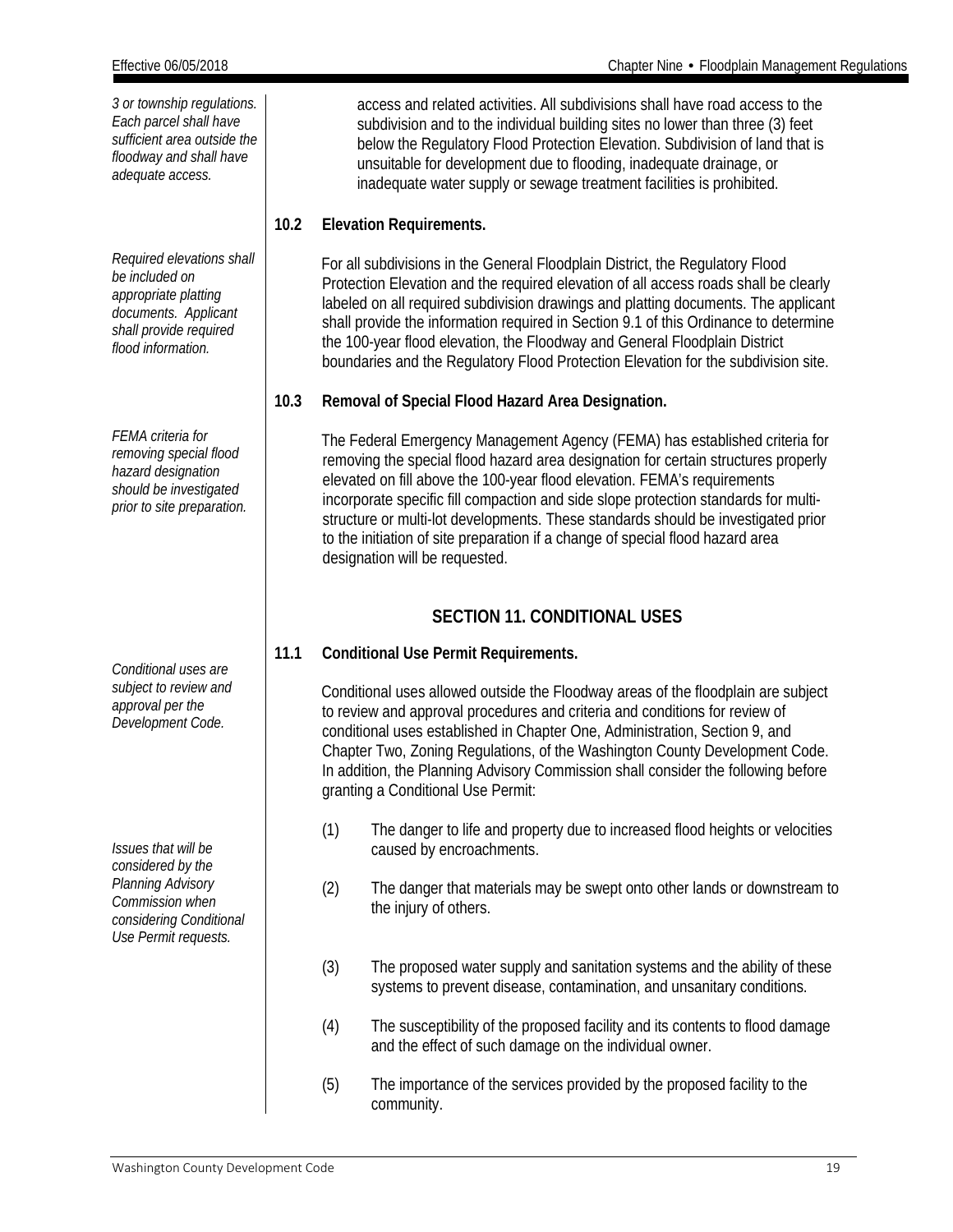|                                                                                                                           |      | (6)  | The requirements of the facility for a waterfront location.                                                                                                                                                                                                                                                                                                                                                                                                                                                                                                                                        |
|---------------------------------------------------------------------------------------------------------------------------|------|------|----------------------------------------------------------------------------------------------------------------------------------------------------------------------------------------------------------------------------------------------------------------------------------------------------------------------------------------------------------------------------------------------------------------------------------------------------------------------------------------------------------------------------------------------------------------------------------------------------|
|                                                                                                                           |      | (7)  | The availability of alternative locations not subject to flooding for the<br>proposed use.                                                                                                                                                                                                                                                                                                                                                                                                                                                                                                         |
|                                                                                                                           |      | (8)  | The compatibility of the proposed use with existing development and<br>development anticipated in the foreseeable future.                                                                                                                                                                                                                                                                                                                                                                                                                                                                          |
|                                                                                                                           |      | (9)  | The relationship of the proposed use to the Comprehensive Plan and<br>floodplain management program for the area.                                                                                                                                                                                                                                                                                                                                                                                                                                                                                  |
|                                                                                                                           |      | (10) | The safety of access to the property in times of flood for ordinary and<br>emergency vehicles.                                                                                                                                                                                                                                                                                                                                                                                                                                                                                                     |
|                                                                                                                           |      | (11) | The expected heights, velocity, duration, rate or rise, and sediment<br>transport of the floodwaters expected at the site.                                                                                                                                                                                                                                                                                                                                                                                                                                                                         |
|                                                                                                                           |      | (12) | Such other factors relevant to the purposes of this Ordinance.                                                                                                                                                                                                                                                                                                                                                                                                                                                                                                                                     |
|                                                                                                                           | 11.2 |      | Regulatory Flood Protection Elevation and Floodway Requirements.                                                                                                                                                                                                                                                                                                                                                                                                                                                                                                                                   |
| Additional information<br>that must be submitted<br>by applicants seeking a<br><b>Conditional Use Permit</b><br>includes: |      |      | In addition to the application requirements in Chapter One of the Washington<br>County Development Code, Section 9, Conditional Uses, the applicant is required<br>to furnish the following information as is deemed necessary by the Zoning<br>Administrator for the determination of the Regulatory Flood Protection Elevation<br>and whether the proposed use is within the Floodway or non-Floodway portion of<br>the floodplain.                                                                                                                                                              |
| Cross-sections,<br>elevations and high water<br>information;                                                              |      | (1)  | A typical valley cross-section showing the channel of the stream, elevation<br>of land areas adjoining each side of the channel, cross-sectional areas to<br>be occupied by the proposed development, and high water information.                                                                                                                                                                                                                                                                                                                                                                  |
| Plan view with elevations<br>and contours, structures<br>and streets. Photos and<br>soil type;                            |      | (2)  | Plan (surface view) showing elevations or contours of the ground; pertinent<br>structure, fill, or storage elevations; size, location, and spatial arrangement<br>of all proposed and existing structures on the site; location and elevations<br>of streets; photographs showing existing land uses and vegetation<br>upstream and downstream; and soil type.                                                                                                                                                                                                                                     |
| Profile of the channel or<br>stream.                                                                                      |      | (3)  | Profile showing the slope of the bottom of the channel or flow line of the<br>stream for at least five hundred (500) feet in either direction from the<br>proposed development.                                                                                                                                                                                                                                                                                                                                                                                                                    |
|                                                                                                                           | 11.3 |      | Floodplain Technical Evaluation.                                                                                                                                                                                                                                                                                                                                                                                                                                                                                                                                                                   |
| Applicant must submit<br>information to an expert<br>for technical assistance.                                            |      |      | The applicant is responsible for submitting one copy of the above information to a<br>designated engineer or other expert person or agency for technical assistance in<br>determining whether the proposed use is in the Floodway or non-Floodway portion<br>of the floodplain and to determine the Regulatory Flood Protection Elevation.<br>Procedures consistent with Minnesota Rules Parts 6120.5000 - 6120.6200 shall be<br>followed in this expert evaluation. The designated engineer or expert is strongly<br>encouraged to discuss the proposed technical evaluation methodology with the |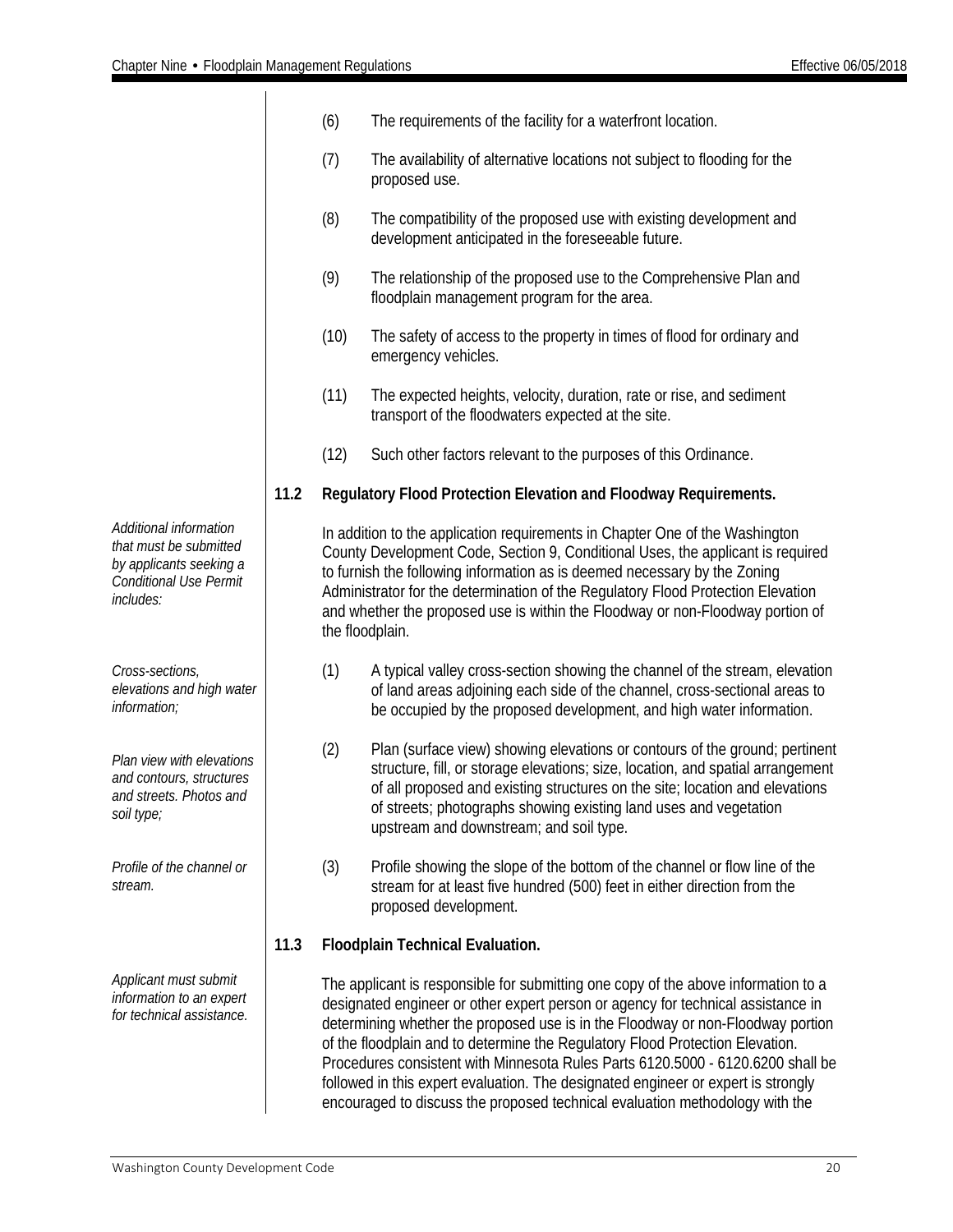| The expert shall:                                                                                      |      | respective Department of Natural Resources' Area Hydrologist prior to<br>commencing the analysis. The designated engineer or expert shall: |                                                                                                                                                                                                                                                                                                                                                                                                                                       |  |
|--------------------------------------------------------------------------------------------------------|------|--------------------------------------------------------------------------------------------------------------------------------------------|---------------------------------------------------------------------------------------------------------------------------------------------------------------------------------------------------------------------------------------------------------------------------------------------------------------------------------------------------------------------------------------------------------------------------------------|--|
| Estimate peak flood<br>discharge;                                                                      |      | (1)                                                                                                                                        | Estimate the peak discharge of the regional flood.                                                                                                                                                                                                                                                                                                                                                                                    |  |
| Calculate water surface<br>profile;                                                                    |      | (2)                                                                                                                                        | Calculate the water surface profile of the regional flood based upon a<br>hydraulic analysis of the stream channel and over-bank areas.                                                                                                                                                                                                                                                                                               |  |
| Compute the required<br>Floodway.                                                                      |      | (3)                                                                                                                                        | Compute the Floodway necessary to convey or store the regional flood<br>without increasing flood stages more than one-half (1/2) foot. A stage<br>increase less than one-half (1/2) foot is required if, as a result of the<br>additional stage increase, increased flood damages would result. An equal<br>degree of encroachment on both sides of the stream within the reach shall<br>be assumed in computing Floodway boundaries. |  |
|                                                                                                        | 11.4 |                                                                                                                                            | Planning Advisory Commission Review of Technical Evaluation.                                                                                                                                                                                                                                                                                                                                                                          |  |
| The Zoning Administrator<br>shall present the expert's<br>information to the PAC<br>for consideration. |      |                                                                                                                                            | The Zoning Administrator shall present the technical evaluation and findings of the<br>designated engineer or expert to the Planning Advisory Commission for<br>consideration based on the following process:                                                                                                                                                                                                                         |  |
| The PAC must accept the<br>information or deny the<br>permit.                                          |      | (1)                                                                                                                                        | The Planning Advisory Commission must formally accept the technical<br>evaluation and the recommended Floodway or non-Floodway boundary or<br>deny the permit application.                                                                                                                                                                                                                                                            |  |
| The PAC shall submit<br>information to FEMA or<br>the DNR.                                             |      | (2)                                                                                                                                        | Prior to official action, the Planning Advisory Commission shall submit the<br>application and all supporting data and analyses to the Federal Emergency<br>Management Agency (FEMA) or the Department of Natural Resources for<br>review and/or comment.                                                                                                                                                                             |  |
| The PAC shall refer back<br>to the Zoning<br>Administrator for<br>processing of the CUP                |      | (3)                                                                                                                                        | Once the Floodway and non-Floodway boundaries have been determined,<br>the Planning Advisory Commission shall refer the matter back to the Zoning<br>Administrator who shall process the Conditional Use Permit application<br>consistent with the applicable provisions of Sections 6, 7 and 8 of this<br>Ordinance.                                                                                                                 |  |
|                                                                                                        | 11.5 | Districts.                                                                                                                                 | Procedures to be Followed by the Planning Advisory Commission in<br>Forwarding on Conditional Use Permit Applications within All Floodplain                                                                                                                                                                                                                                                                                           |  |
| The applicant shall:                                                                                   |      | (1)                                                                                                                                        | The applicant shall submit the following information and additional<br>information as deemed necessary by the Zoning Administrator for<br>determining the suitability of the particular site for the proposed use:                                                                                                                                                                                                                    |  |
| Submit plans drawn to<br>scale showing required<br>information;                                        |      |                                                                                                                                            | (A)<br>Plans drawn to scale showing the nature, location, dimensions, and<br>elevation of the lot, existing or proposed structures, fill, storage of<br>materials, floodproofing measures, and the relationship of the<br>above to the location of the stream channel; and                                                                                                                                                            |  |
| Submit specifications for<br>the project;                                                              |      |                                                                                                                                            | (B)<br>Specifications for building construction and materials, floodproofing,                                                                                                                                                                                                                                                                                                                                                         |  |
| Submit any necessary<br>additional information;                                                        |      |                                                                                                                                            | filling, dredging, grading, channel improvement, storage of<br>materials, water supply and sanitary facilities.                                                                                                                                                                                                                                                                                                                       |  |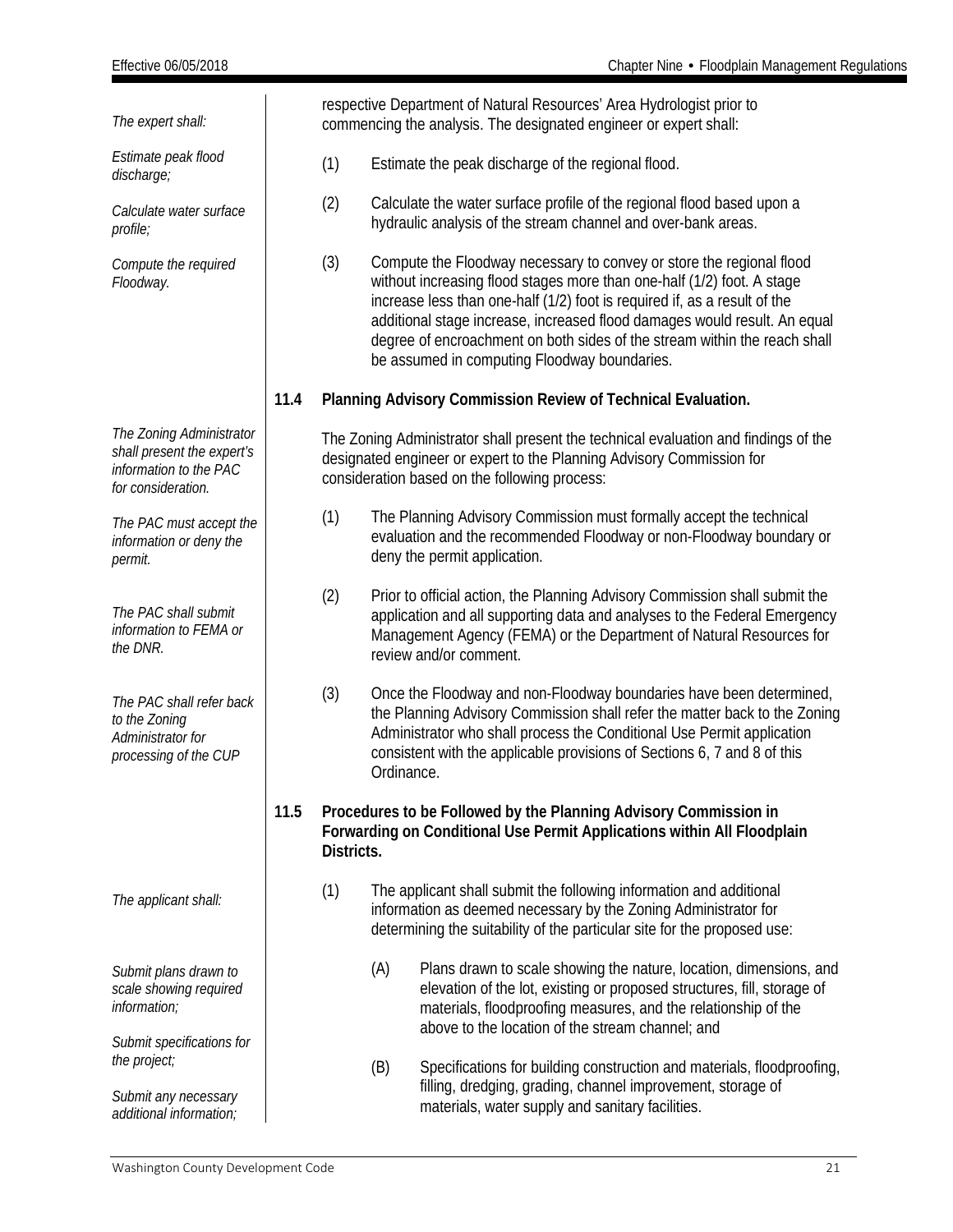<span id="page-22-0"></span>

| Submit information to an<br>expert for assistance.                                                                 |      | (2) | The applicant shall submit one copy of the information described in<br>subsection (A) to a designated engineer or other expert person or agency<br>for technical assistance, where necessary, in evaluating the proposed<br>project in relation to flood heights and velocities, the extent of flood damage<br>to the use, the adequacy of the plans for protection, and other technical<br>matters. |
|--------------------------------------------------------------------------------------------------------------------|------|-----|------------------------------------------------------------------------------------------------------------------------------------------------------------------------------------------------------------------------------------------------------------------------------------------------------------------------------------------------------------------------------------------------------|
| Zoning Administrator<br>shall determine the flood<br>hazard and suitability of<br>the proposed use.                |      | (3) | Based upon the technical evaluation of the designated engineer or expert,<br>the Zoning Administrator shall determine the specific flood hazard at the<br>site and evaluate the suitability of the proposed use in relation to the flood<br>hazard.                                                                                                                                                  |
|                                                                                                                    | 11.6 |     | Conditional Use Permit Application Submitted to DNR Commissioner.                                                                                                                                                                                                                                                                                                                                    |
| Zoning Administrator<br>shall submit a copy of the<br>CUP application to the<br>DNR.                               |      |     | Upon receipt of a completed application for a Conditional Use Permit, the Zoning<br>Administrator shall submit by mail to the Commissioner of The Minnesota<br>Department of Natural Resources a copy of the application for proposed conditional<br>uses sufficiently in advance so that the Commissioner will have at least ten (10)<br>days' notice of the hearing.                               |
|                                                                                                                    | 11.7 |     | <b>Conditions Attached to Conditional Use Permits.</b>                                                                                                                                                                                                                                                                                                                                               |
| The Planning Advisory<br>Commission may attach<br>conditions to a<br>Conditional Use Permit.                       |      |     | Upon consideration of the factors listed above and the purposes of this Ordinance,<br>and the Washington County Development Code, the Planning Advisory<br>Commission may attach such conditions to the granting of Conditional Use Permits<br>as it deems necessary to fulfill the purposes of this Ordinance. Such conditions<br>may include, but are not limited to, the following:               |
|                                                                                                                    |      | (1) | Modification of waste disposal and water supply facilities.                                                                                                                                                                                                                                                                                                                                          |
|                                                                                                                    |      | (2) | Limitations on period of use, occupancy, and operation.                                                                                                                                                                                                                                                                                                                                              |
|                                                                                                                    |      | (3) | Imposition of operational controls, sureties, and deed restrictions.                                                                                                                                                                                                                                                                                                                                 |
|                                                                                                                    |      | (4) | Requirements for construction of channel modification, dikes, levees, and<br>other protective measures.                                                                                                                                                                                                                                                                                              |
|                                                                                                                    |      | (5) | Floodproofing measures, in accordance with the State Building Code. The<br>applicant shall submit a plan or document certified by a licensed<br>professional engineer or architect that the floodproofing measures are<br>consistent with the Regulatory Flood Protection Elevation and associated<br>flood factors for the particular area.                                                         |
|                                                                                                                    | 11.8 |     | <b>Conditional Use Permits Forwarded to DNR Commissioner.</b>                                                                                                                                                                                                                                                                                                                                        |
| Zoning Administrator<br>shall forward to the DNR,<br>copies of actions granting<br><b>Conditional Use Permits.</b> |      |     | The Zoning Administrator shall forward to the Commissioner of the Minnesota<br>Department of Natural Resources, by U.S. Mail, a copy of all actions granting<br>Conditional Use Permits within ten (10) days of such action.                                                                                                                                                                         |
|                                                                                                                    |      |     |                                                                                                                                                                                                                                                                                                                                                                                                      |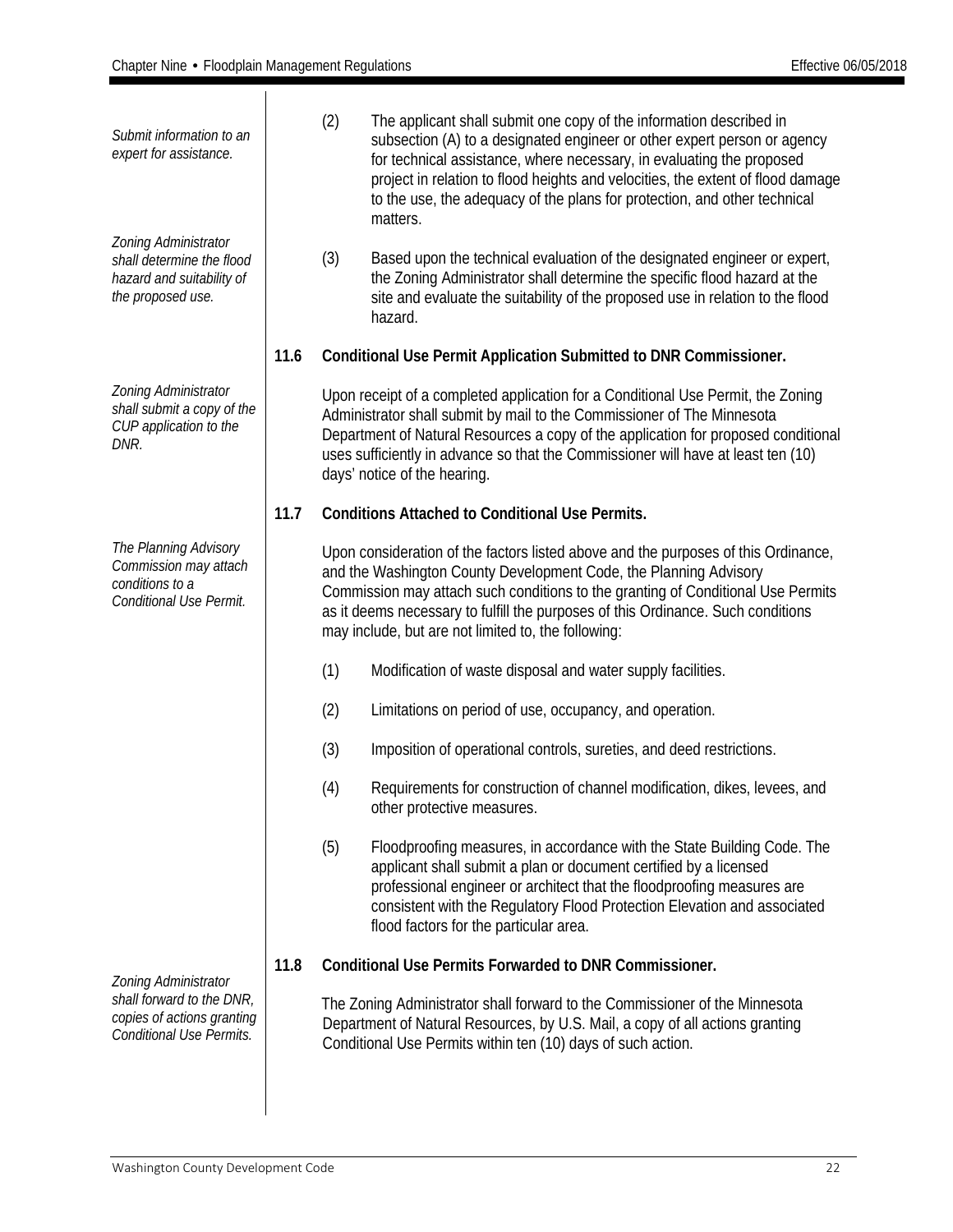|                                                                                                                 |      |                                                                                                                                                                                                                                                                                                                                                                                                                                                                              |     | <b>SECTION 12. VARIANCES</b>                                                                                                                                                                                                                                                                                                                                                         |  |
|-----------------------------------------------------------------------------------------------------------------|------|------------------------------------------------------------------------------------------------------------------------------------------------------------------------------------------------------------------------------------------------------------------------------------------------------------------------------------------------------------------------------------------------------------------------------------------------------------------------------|-----|--------------------------------------------------------------------------------------------------------------------------------------------------------------------------------------------------------------------------------------------------------------------------------------------------------------------------------------------------------------------------------------|--|
|                                                                                                                 | 12.1 |                                                                                                                                                                                                                                                                                                                                                                                                                                                                              |     | <b>Administration of Variances.</b>                                                                                                                                                                                                                                                                                                                                                  |  |
|                                                                                                                 |      |                                                                                                                                                                                                                                                                                                                                                                                                                                                                              |     | Administration of variances is in accordance with Chapter One, Section 6 of the<br>Washington County Development Code.                                                                                                                                                                                                                                                               |  |
|                                                                                                                 | 12.2 |                                                                                                                                                                                                                                                                                                                                                                                                                                                                              |     | Board of Adjustment and Appeals Determination of Variance.                                                                                                                                                                                                                                                                                                                           |  |
| Variances shall not allow<br>prohibited uses or a<br>lower degree of flood<br>protection than the<br>RFPE.      |      |                                                                                                                                                                                                                                                                                                                                                                                                                                                                              |     | Variances from the provisions of this Ordinance may be authorized where the<br>Board of Adjustment and Appeals has determined the variance will not be contrary<br>to the public interest and the spirit and intent of this Ordinance. Variances shall not<br>allow a prohibited use or permit a lower degree of flood protection than the<br>Regulatory Flood Protection Elevation. |  |
|                                                                                                                 | 12.3 |                                                                                                                                                                                                                                                                                                                                                                                                                                                                              |     | Submittal to DNR Commissioner.                                                                                                                                                                                                                                                                                                                                                       |  |
| Zoning Administrator<br>shall submit copies of<br>variance applications and<br>variances granted to the<br>DNR. |      | The Zoning Administrator shall submit by mail to the Commissioner of the<br>Minnesota Department of Natural Resources a copy of the application for a<br>proposed variance sufficiently in advance so that the Commissioner will have at<br>least ten (10) days' notice of the hearing. A copy of all actions granting a variance<br>shall be forwarded by mail to the Commissioner of The Minnesota Department of<br>Natural Resources within ten (10) days of such action. |     |                                                                                                                                                                                                                                                                                                                                                                                      |  |
| Zoning Administrator                                                                                            | 12.4 |                                                                                                                                                                                                                                                                                                                                                                                                                                                                              |     | Variance Records and Reporting.                                                                                                                                                                                                                                                                                                                                                      |  |
| shall maintain records<br>and submit a report to the<br>National Flood Insurance<br>Program.                    |      | Program.                                                                                                                                                                                                                                                                                                                                                                                                                                                                     |     | The Zoning Administrator shall maintain a record of all variance actions, including<br>justification for their issuance, and report such variances issued in its annual or<br>biennial report submitted to the Administrator of the National Flood Insurance                                                                                                                         |  |
| <b>Additional FEMA</b><br>variance criteria that                                                                | 12.5 |                                                                                                                                                                                                                                                                                                                                                                                                                                                                              |     | FEMA Variance Criteria.                                                                                                                                                                                                                                                                                                                                                              |  |
| must be met.<br>Variances that increase                                                                         |      |                                                                                                                                                                                                                                                                                                                                                                                                                                                                              |     | The following additional variance criteria of the Federal Emergency Management<br>Agency (FEMA) must be satisfied:                                                                                                                                                                                                                                                                   |  |
| flood levels in a<br>Floodway shall not be<br>issued.                                                           |      | (1)                                                                                                                                                                                                                                                                                                                                                                                                                                                                          |     | Variances shall not be issued by a community within any designated<br>regulatory Floodway if any increase in flood levels during the base flood<br>discharge would result.                                                                                                                                                                                                           |  |
| Variances shall only be<br>issued if:                                                                           |      | (2)                                                                                                                                                                                                                                                                                                                                                                                                                                                                          |     | Variances shall only be issued by a community upon                                                                                                                                                                                                                                                                                                                                   |  |
| Showing of good and<br>sufficient cause;                                                                        |      |                                                                                                                                                                                                                                                                                                                                                                                                                                                                              | (A) | A showing of good and sufficient cause                                                                                                                                                                                                                                                                                                                                               |  |
| Lack of variance<br>constitutes practical<br>difficulties;<br>Variance will not increase                        |      |                                                                                                                                                                                                                                                                                                                                                                                                                                                                              | (B) | A determination that failure to grant the variance would result in<br>exceptional hardship to the applicant (note: "exceptional hardship"<br>criteria is only applicable for floodplain related variances. See 44<br>Code of Federal Regulations and/or FEMA Publication P-993, page<br>13 for what constitutes exceptional hardship), and                                           |  |
| negative impact.                                                                                                |      |                                                                                                                                                                                                                                                                                                                                                                                                                                                                              | (C) | A determination that the granting of a variance will not result in                                                                                                                                                                                                                                                                                                                   |  |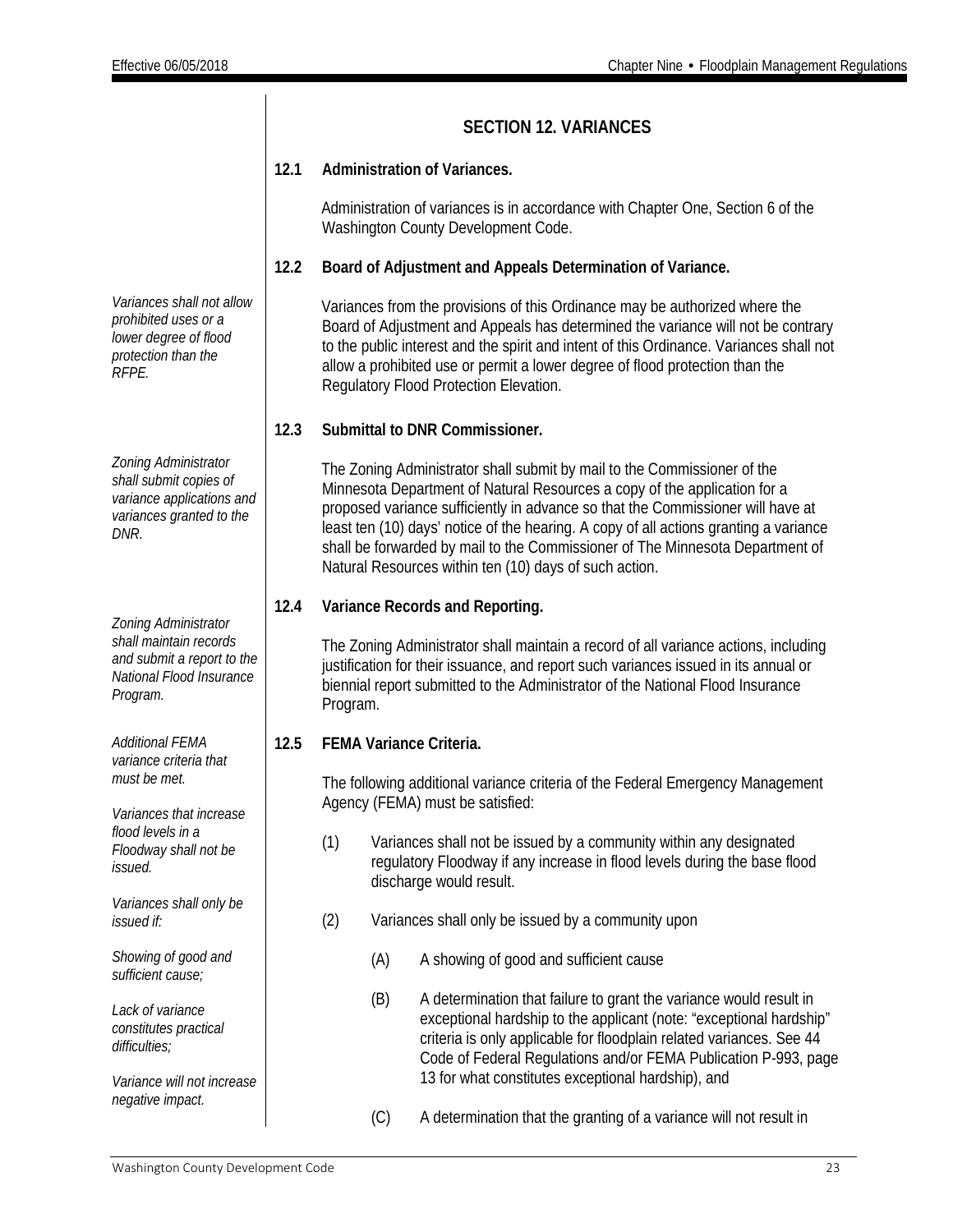increased flood heights, additional threats to public safety, extraordinary public expense, create nuisances, cause fraud on or victimization of the public, or conflict with existing local laws or ordinances. (3) Variances shall only be issued upon a determination that the variance is the minimum necessary, considering the flood hazard, to afford relief. **12.6 Flood Insurance Notice and Record Keeping.** The Zoning Administrator shall notify the applicant for a variance that: (1) The issuance of a variance to construct a structure below the base flood level may result in increased premium rates for flood insurance up to amounts as high as \$25 for \$100 of insurance coverage. (2) Such construction below the 100-year or regional flood level increases risks to life and property. Such notification shall be maintained with a record of all variance actions. A community shall maintain a record of all variance actions, including justification for their issuance, and report such variances issued to its annual or biennial report submitted to the Administrator of the National Flood Insurance Program. **SECTION 13. NONCONFORMITIES** *Cost of changes to a nonconforming structure shall not exceed 50% of market value without compliance with this Section. If costs exceed 50% the structure must*  **13.1 Existing Nonconforming Structures and Uses.** A structure or the use of a structure or premises which was lawful before the passage or amendment of this Ordinance but which is not in conformity with the provisions of this Ordinance may be continued subject to the following conditions: (1) Such use shall not be expanded, changed, enlarged, or altered in a manner which increases its nonconformity. (2) Any structural alteration to a nonconforming structure or nonconforming use which would result in increasing the flood damage potential of that structure or use shall be protected to the Regulatory Flood Protection Elevation in accordance with any of the elevations on fill or floodproofing techniques (i.w., FP-1 through FP-4, Floodproofing Classifications) allowable in the State Building Code. An addition to outside dimensions of a non-conforming structure must be elevated to the Regulatory Flood Protection Elevation in accordance with Section 8.4 of this Ordinance. Structural alterations and additions to non-conforming structures are further restricted in Sections 13.1(3) and 13.1(6) of this Ordinance. (3) The cost of all structural interior and exterior alterations or additions to any non-conforming structure over the life of the structure shall not exceed fifty (50) percent of the market value of the structure unless the conditions of this Section are satisfied. The cost of all structural alterations and additions constructed since the adoption of the community's initial floodplain controls must be converted to today's current cost which will include all costs such

*Zoning Administrator will notify variance applicants about likely costs and risks of building in floodprone areas and will keep records of such notification.*

<span id="page-24-0"></span>*Nonconforming structures and uses that were lawful prior to this Ordinance may be continued under certain conditions.*

*Nonconforming uses shall not be increased.*

*Changes to nonconforming structures and uses which increase flood damage potential shall be protected to the RFPE.*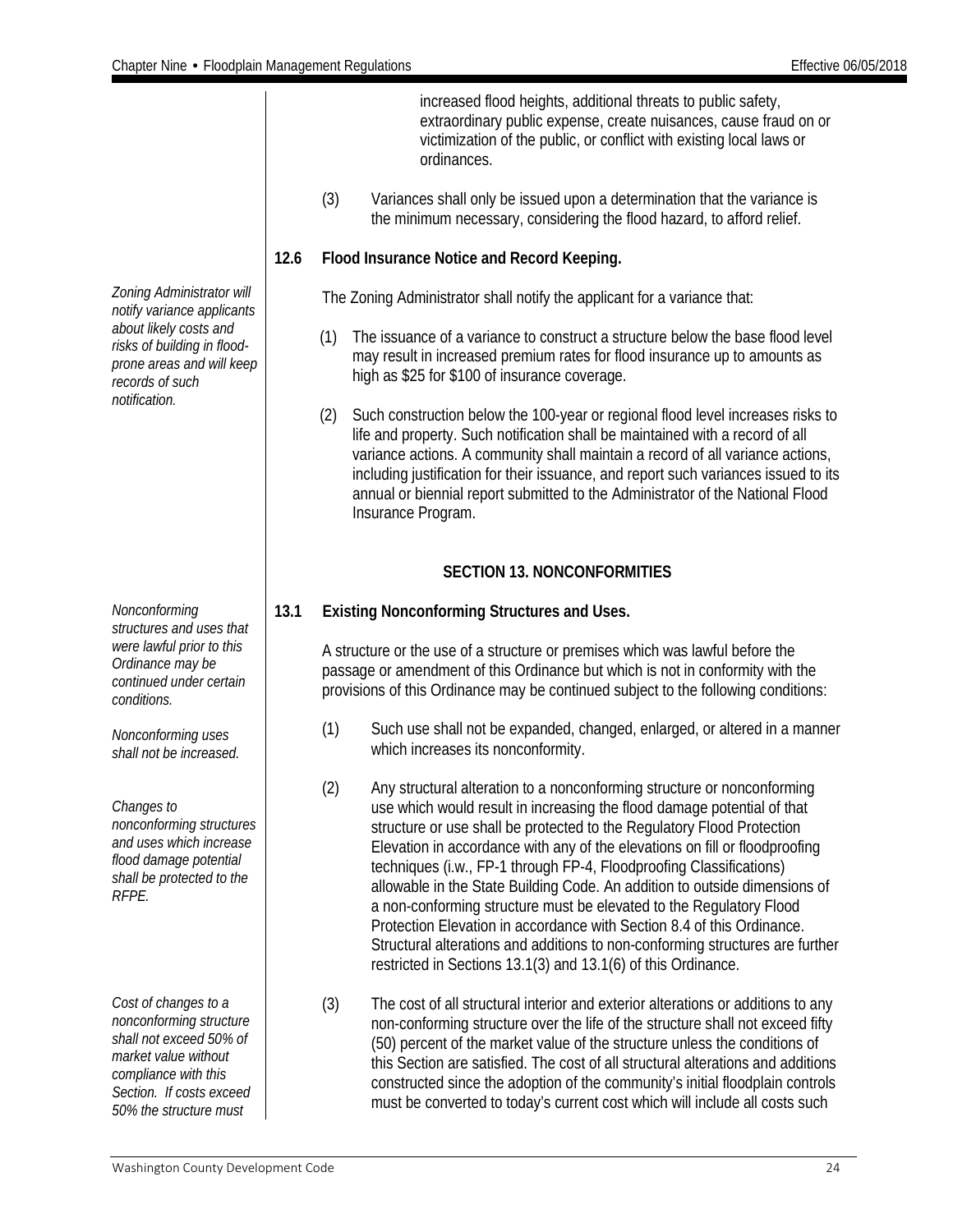| Effective 06/05/2018                                                                                                                   |      |     | Chapter Nine • Floodplain Management Regulations                                                                                                                                                                                                                                                                                                                                                                                                                                                                                                                                                                                          |
|----------------------------------------------------------------------------------------------------------------------------------------|------|-----|-------------------------------------------------------------------------------------------------------------------------------------------------------------------------------------------------------------------------------------------------------------------------------------------------------------------------------------------------------------------------------------------------------------------------------------------------------------------------------------------------------------------------------------------------------------------------------------------------------------------------------------------|
| meet standards of<br>Section 8                                                                                                         |      |     | as construction materials and a reasonable cost placed on all manpower or<br>labor. If the current cost of all previous and proposed alterations and<br>additions exceeds fifty (50) percent of the current market value of the<br>structure, the structure must meet the standards of Section 8 of this<br>Ordinance for new structures.                                                                                                                                                                                                                                                                                                 |
| If a nonconforming<br>structure or use is 50%<br>destroyed it cannot be<br>reconstructed unless it<br>complies with this<br>Ordinance. |      | (4) | If any nonconforming use of a structure or land or nonconforming structure<br>is destroyed by any means, including floods, to an extent of fifty (50)<br>percent or more of its market value at the time of destruction, it shall not be<br>reconstructed except in conformity with the provisions of this Ordinance.<br>The Zoning Administrator may issue a permit for reconstruction if the use is<br>located outside the Floodway and upon reconstruction is adequately<br>elevated on fill in conformity with the provisions of this Ordinance.                                                                                      |
| A nonconforming use or<br>structure within the<br>Floodway that is 50%<br>destroyed cannot be<br>reconstructed.                        |      | (5) | If any nonconforming use or structure is destroyed by any means, including<br>floods, to an extent of fifty (50) percent or more of its market value at the<br>time of destruction within the Floodway, it shall not be reconstructed.                                                                                                                                                                                                                                                                                                                                                                                                    |
| Substantial<br>improvements to<br>nonconforming structures<br>must comply with this<br>Ordinance.                                      |      | (6) | If any combination of exterior additions to, and interior rehabilitation,<br>reconstruction, alteration, or other improvement of an existing non-<br>conforming structure meets the criteria of a "substantial improvement" as<br>defined in Section 3.1 (24) of this Ordinance, the existing non-conforming<br>structure and any addition thereto must meet the requirements of Section 4<br>and/or Section 5 of this Ordinance for new structures, as applicable.                                                                                                                                                                       |
|                                                                                                                                        |      | (7) | Historic structures, as defined in Section 3.1(23) (B) of this Ordinance, are<br>subject to the provisions of Sections 13.1 (1)-(5) of this Ordinance.                                                                                                                                                                                                                                                                                                                                                                                                                                                                                    |
|                                                                                                                                        |      |     | <b>SECTION 14. ENFORCEMENT</b>                                                                                                                                                                                                                                                                                                                                                                                                                                                                                                                                                                                                            |
|                                                                                                                                        | 14.1 |     | Violations, Failure to Comply.                                                                                                                                                                                                                                                                                                                                                                                                                                                                                                                                                                                                            |
| Violation of this<br>Ordinance is a<br>misdemeanor. Failure to<br>respond constitutes an<br>additional violation.                      |      |     | Enforcement of this Ordinance shall be in accordance with Chapter One, Section<br>15 of the Washington County Development Code. A violation of the provisions of<br>this Ordinance or failure to comply with any of its requirements (including violations<br>of conditions and safeguards established in connection with variances) shall<br>constitute a misdemeanor. If the responsible party does not appropriately respond<br>to the Zoning Administrator within the specified period of time, each additional day<br>that lapses shall constitute an additional violation of this Ordinance and shall be<br>prosecuted accordingly. |
|                                                                                                                                        |      |     | <b>SECTION 15. AMENDMENTS</b>                                                                                                                                                                                                                                                                                                                                                                                                                                                                                                                                                                                                             |
| Amendments to this                                                                                                                     | 15.1 |     | Requirements for Ordinance Amendments.                                                                                                                                                                                                                                                                                                                                                                                                                                                                                                                                                                                                    |
| Ordinance shall be<br>submitted to the DNR.<br>Floodplain designation                                                                  |      |     | All amendments to this Ordinance, including revisions to the Official Floodplain<br>Map, shall be submitted to and approved by the Commissioner of the Minnesota<br>Department of Natural Resources prior to adoption. The floodplain designation on<br>the Official Floodplain Map shall not be removed unless the area is filled to an                                                                                                                                                                                                                                                                                                  |

#### <span id="page-25-1"></span><span id="page-25-0"></span>Washington County Development Code 25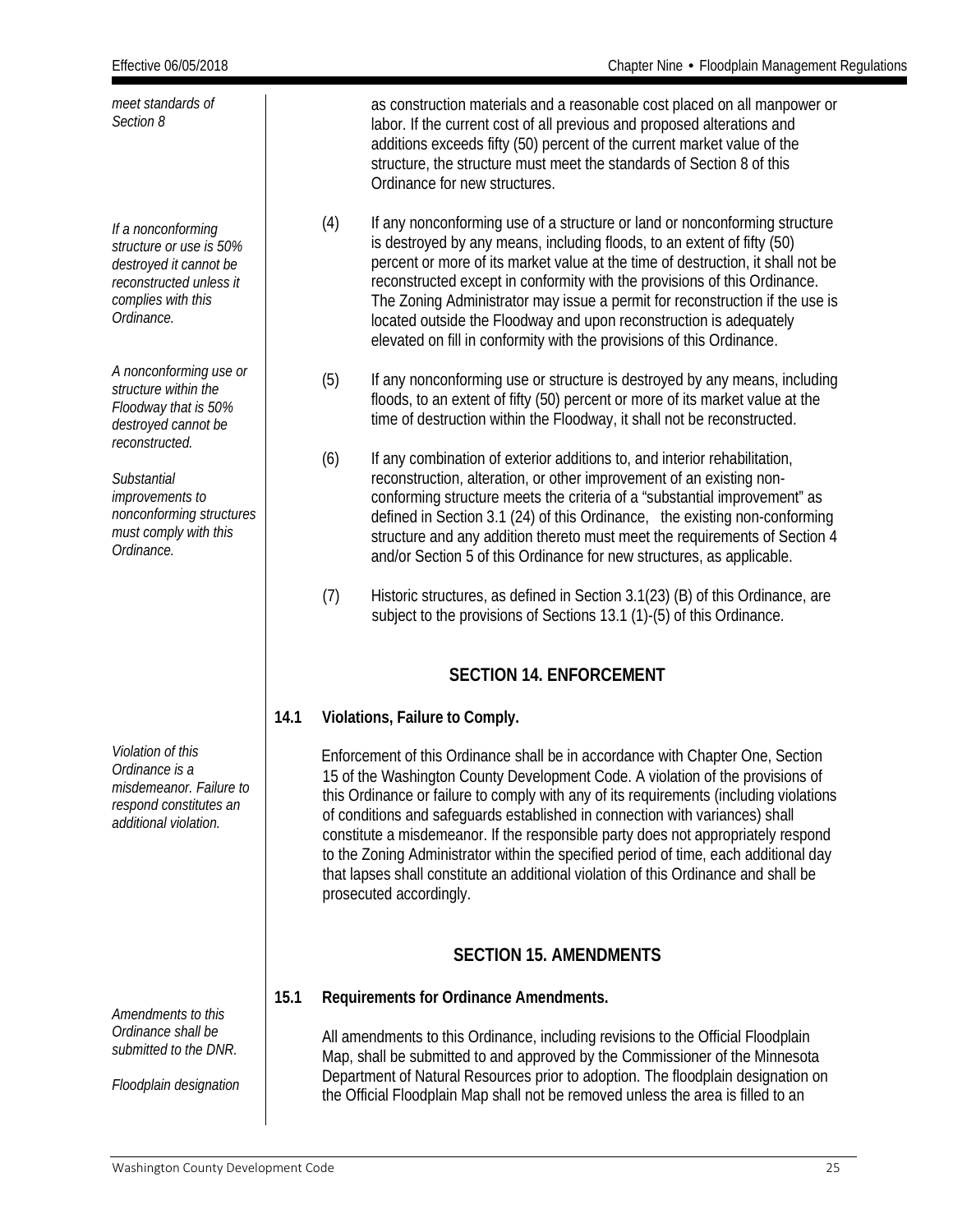shall not be removed unless the area is filled and is contiguous to nonfloodplain land.

Changes to Floodplain Map must be approved by FEMA

elevation at or above the Regulatory Flood Protection Elevation and is contiguous to lands outside of the floodplain. Changes in the Floodplain Map must meet the Federal Emergency Management Agency's (FEMA) Technical Conditions and Criteria and must receive prior FEMA approval before adoption. The Commissioner of the Department of Natural Resources must be given ten (10) days written notice of all hearings to consider an amendment to this Ordinance and said notice shall include a draft of the Ordinance amendment or technical study under consideration.

#### **SECTION 16. EFFECTIVE DATE**

The regulations contained in this Ordinance shall become effective immediately upon passage by the County Board and upon publication according to law.

Passed by the Board of County Commissioners of Washington County, Minnesota, this  $5th$  day of  $June$  2018.

**Gary Kries** 

**Board of County Commissioners** 

Attest:

Approved as to form:

Molly O'Rourke Washington County Administrator

Ordinance prepared by:

**Washington County Public Works Department** 11660 Myeron Road North Stillwater, MN 55082

George Kuprian

Assistant Washington County Attorney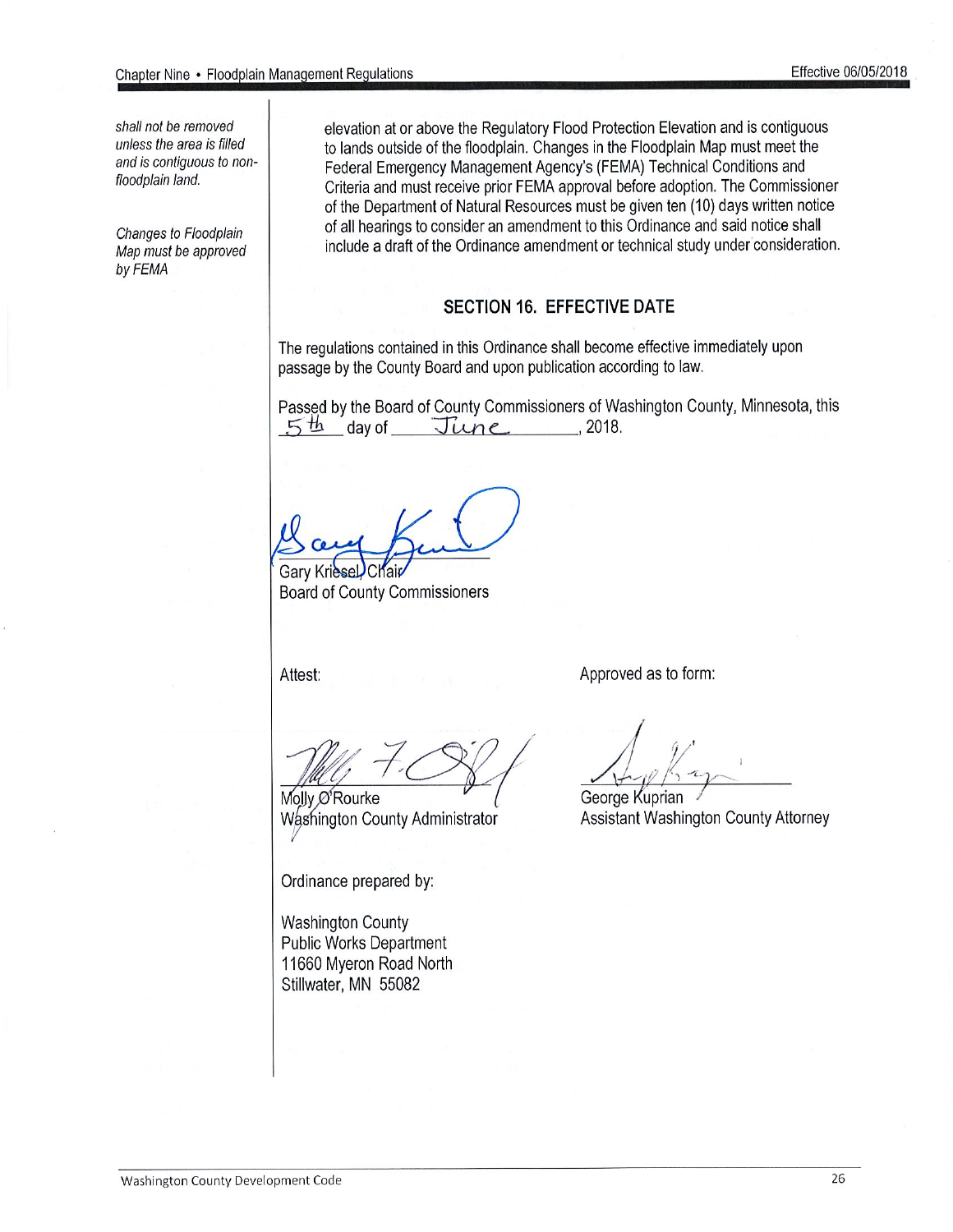## STATE OF MINNESOTA **COUNTY OF WASHINGTON**

I, Molly F. O'Rourke, qualified County Administrator for the County of Washington, State of Minnesota, do hereby certify that I have compared the foregoing copy of Resolution No. 2018-054 \_\_\_\_\_\_\_\_\_\_\_ with the original minutes of the proceedings of the Board of Commissioners, Washington County, Minnesota, at its session on the 5th \_\_\_\_\_\_ day of June, 2018, now on file in my office and have found the same to be a true and correct copy thereof.

).

Witness my hand and official seal at Stillwater, Minnesota, this 27th day of <u>June, 2018.</u>



O'Rourke Molw F ท<sub>ี่</sub>ty Administrator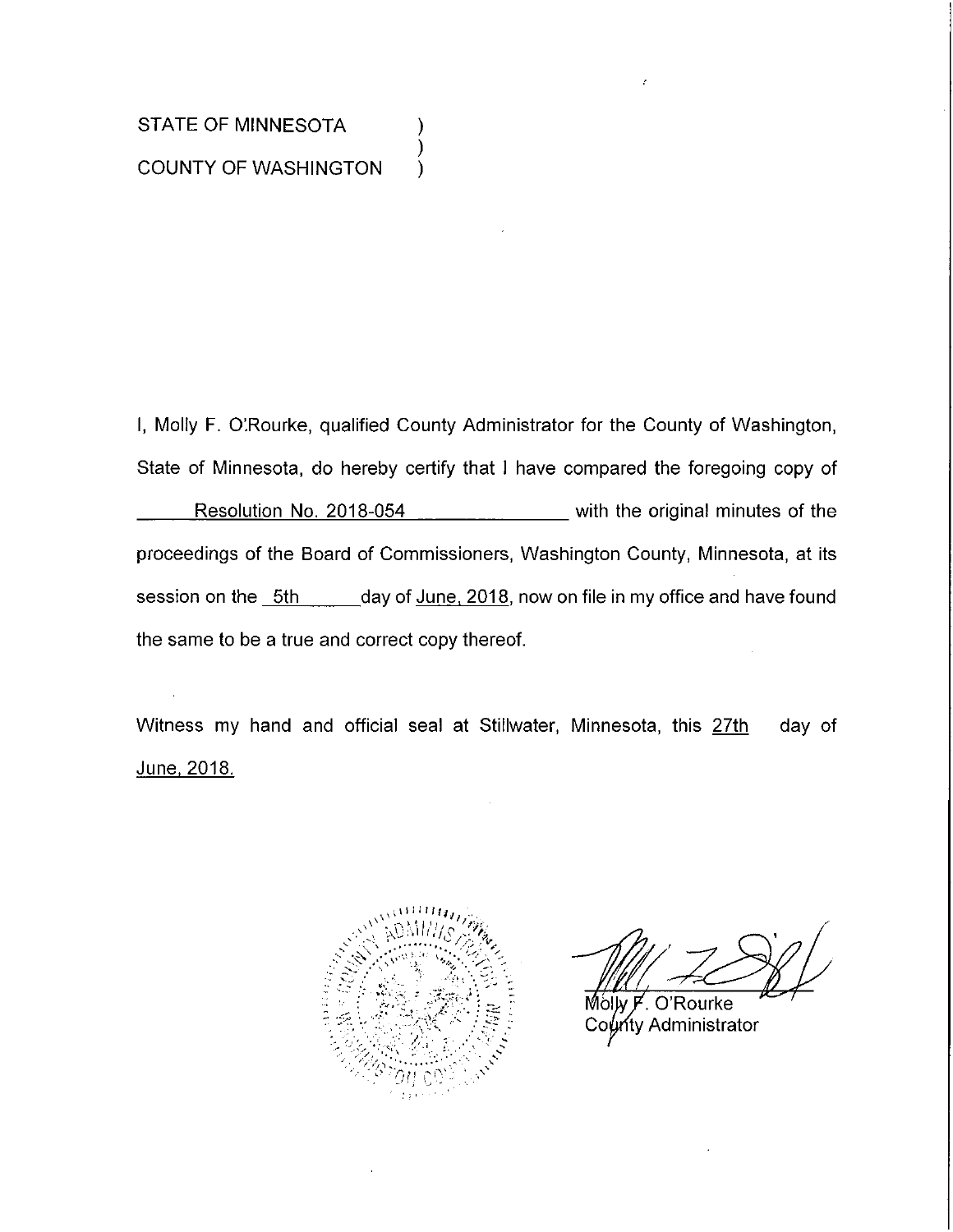DATE June 5, 2018 **MOTION** BY COMMISSIONER Miron

**Public Works DEPARTMENT SECONDED BY** Karwoski **COMMISSIONER** 

#### REPEAL OF CURRENT ZONING/LAND USE ORDINANCES AND ADOPTION OF NEW ZONING/LAND USE ORDINANCES. **AND**

#### REPEAL OF EXISTING DEVELOPMENT CODE AND ADOPTION OF THE REVISED DEVELOPMENT CODE

#### ZONING/LAND USE ORDINANCE NUMBERS 203, 204, 205, 206, 207, 208, 209, 210, 211 & 212

WHEREAS, Washington County is authorized to carry on County planning and zoning activities in the unincorporated areas of the County pursuant to Minn. Stat. Chapt. 394; and

WHEREAS, the Washington County Comprehensive Plan was adopted by the Washington County Board of Commissioners on April 22, 1997 and became effective October 1, 1997 as Washington County Ordinance No. 124, amended on September 7, 2010 to the Washington County Comprehensive Plan 2030 as Washington County Ordinance No. 184, and amended on August 16, 2016 as Washington County Ordinance 198; and

WHEREAS, pursuant to Minn. Stat. 473.865 the Washington County Comprehensive Plan is the implement by which the County's regulation of land use is devolved through adoption of official controls under Chapter 394.

**WHEREAS**, the current official controls as reflected in the Washington County Development Code were adopted by the Washington County Board of Commissioners and became effective on October 20, 1997 as Washington County Ordinance No. 127; and

WHEREAS, all the townships in Washington County have assumed regulatory control of land use through adoption of the Comprehensive Land Use Plans under the 2030 Regional Development Framework pursuant to the authority contained in Minn. Stat. 473.861 and the County's relinquishment of such controls; and

WHEREAS, such transformation has been found by the Metropolitan Council to conform to the regional system plans for transportation, water, resources management and parks; and

WHEREAS, the Township's plans are consistent with the Washington County 2030 Comprehensive Plan and are compatible with the plans of adjacent and affected jurisdictions; and

WHEREAS, the recasting of the County's official controls necessitate revision of the Washington County Development Code; and

WHEREAS, the forty-three (43) current zoning/land use ordinances, attached as Exhibit A, are determined to be anachronistic and must be repealed; and

WHEREAS, ten (10) new zoning/land use ordinances, attached as Exhibit B, must be enacted; and